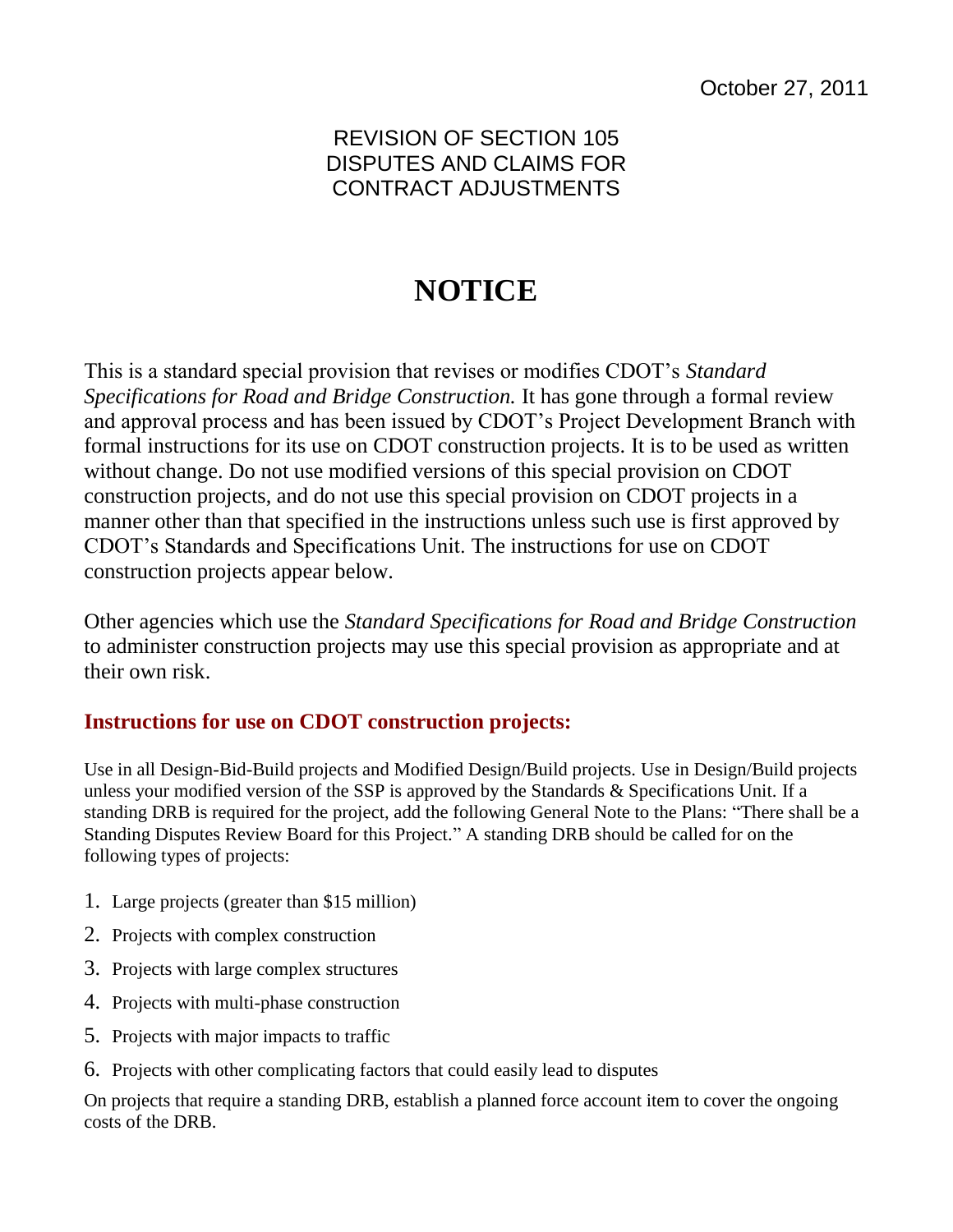Section 105 of the Standard Specifications is hereby revised for this project as follows:

In subsection 105.22 delete the fourth, fifth, sixth, seventh, and eighth paragraphs and replace them with the following:

If CDOT does not respond within the specified timelines, the Contractor may advance the dispute to the next level.

When the Project Engineer is a Consultant Project Engineer, actions, decisions, and determinations specified herein as made by the Project Engineer shall be made by the Resident Engineer.

The dispute resolution process set forth in this subsection shall be exhausted in its entirety prior to initiation of litigation or arbitration. Failure to comply with the requirements set forth in this subsection shall bar either party from any further administrative, equitable, or legal remedy. If a deadline is missed that does not prejudice either party, further relief shall be allowed.

All disputes and claims shall be submitted within 30 days of the date of the certified letter submitting the CDOT Form 96, *Contractor Acceptance of Final Estimate,* to the Contractor. Failure to submit a dispute or claim within this time period releases the State of Colorado from all disputes and claims for which notice has not already been submitted in accordance with the Contract.

All disputes and claims seeking damages calculated on a Total Cost or Modified Total Cost basis will not be considered unless the party asserting such damages establishes all the legal requirements therefore.

Delete subsection 105.22(a) and (b) and replace them with the following:

(a) *Document Retention*. The Contractor shall keep full and complete records of the costs and additional time incurred for each dispute for a period of at least three years after the date of final payment or until dispute is resolved, whichever is more. The Contractor, subcontractors, and lower tier subcontractors shall provide adequate facilities, acceptable to the Engineer, for an audit during normal business hours. The Contractor shall permit the Engineer or Department auditor to examine and copy those records and all other records required by the Engineer to determine the facts or contentions involved in the dispute. The Contractor shall identify and segregate any documents or information that the Contractor considers particularly sensitive, such as confidential or proprietary information.

Throughout the dispute, the Contractor and the Project Engineer shall keep complete daily records of extra costs and time incurred, in accordance with the following procedures:

- 1. Daily records shall identify each operation affected, the specific locations where work is affected, and the potential effect to the project's schedule. Such records shall also reflect all labor, material, and equipment applicable to the affected operations.
- 2. On the first work day of each week following the date of the written notice of dispute, the Contractor shall provide the Project Engineer with the daily records for the proceeding week. If the Contractor's records indicate costs greater than those kept by the Department, the Project Engineer will meet with the Contractor and present his records to the Contractor at the meeting. The Contractor shall notify the Engineer in writing within three work days of any inaccuracies noted in, or disagreements with, the Department's records.
- (b) *Initial Dispute Resolution Process*. To initiate the dispute resolution process the Contractor shall provide a written notice of dispute to the Project Engineer upon the failure of the Parties to resolve the issue through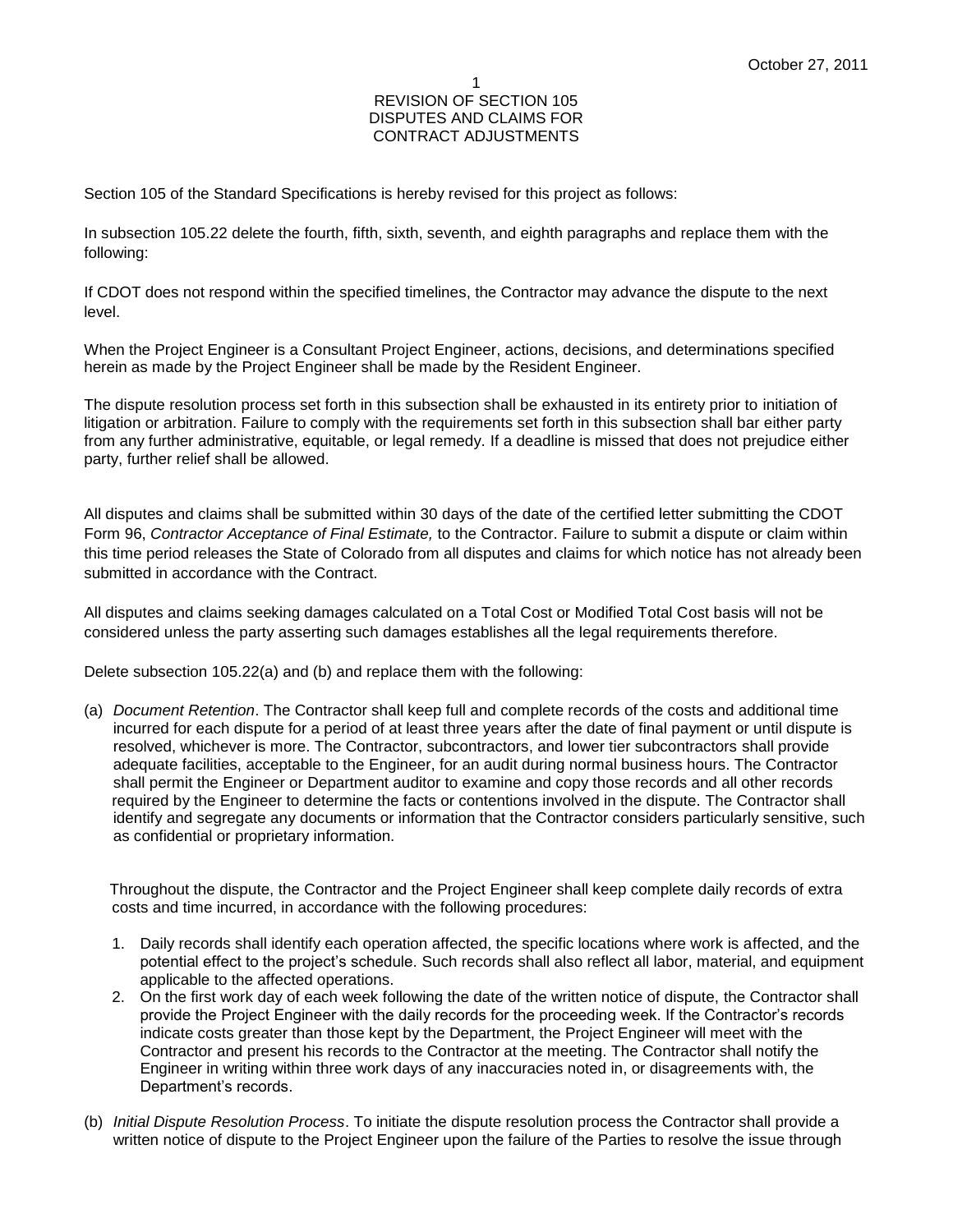negotiation. Disputes will not be considered unless the Contractor has first complied with specified issue resolution processes such as those specified in subsections 104.02, 106.05, 108.07(a), and 108.07(d).

The Contractor shall supplement the written notice of dispute within 15 days with a written Request for Equitable Adjustment (REA) providing the following:

- (1) The date of the dispute
- (2) The nature of the circumstances which caused the dispute
- (3) A statement explaining in detail the specific provisions of the Contract and any basis, legal or factual, which support the dispute.
- (4) If any, the estimated quantum, calculated in accordance with methods set forth in Subsection 105.24(b)12., of the dispute with supporting documentation
- (5) An analysis of the progress schedule showing the schedule change or disruption if the Contractor is asserting a schedule change or disruption.

The Contractor shall submit as much information on the quantum and impacts to the Contract time as is reasonably available with the REA and then supplement the REA as additional information becomes available. If the dispute escalates to the DRB process the DRB shall not hear any issue or consider any information that was not contained in the Request for Equitable Adjustment and fully submitted to the Project Engineer and Resident Engineer during the 105.22 process.

In subsection 105.23(b) delete items 3 and 4 and replace them with the following:

- 3. If the dispute has a value over \$250,000, the On Demand DRB shall have three members. The Contractor and CDOT shall each select a member and those two members shall select a third. Once the third member is approved the three members will nominate one of them to be the Chair and execute the agreement within 45 days of initiating the DRB process.
- 4. The Standing DRB shall always have three members. The Contractor and CDOT shall each select a member and those two members shall select a third member. Once the third member is approved the three members will nominate one of them to be the Chair.. The Contractor and CDOT shall submit their proposed Standing DRB members within 5 days of execution of the Contract. The third member shall be selected within 15 days of execution of the Contract. Prior to construction starting the parties shall execute the Three Party Agreement. The CDOT Project Engineer will be responsible for executing the agreement. The Project Engineer will invite the Standing DRB members to the Preconstruction and any Partnering conferences.

Subsection 105.23 (c) shall include the following:

- 4. Advisory Opinions
	- (1) Advisory opinions are typically used soon after the parties find they have a potential dispute and have conducted preliminary negotiations but before expenditure of additional resources and hardening their positions. Advisory opinions provide quick insight into the DRB's likely assessment of the dispute. This process is quick and may be entirely oral and does not prejudice the opportunity for a DRB hearing.
	- (2) Both parties must agree to seek an advisory opinion and so notify the chairperson. The procedure for requesting and issuing advisory opinions should be discussed with the DRB at the first meeting with the parties.
	- (3) The DRB may or may not issue a written opinion, but if a written advisory opinion is issued, it must be at the specific request of both parties.
	- (4) The opinion is only advisory and does not require an acceptance or rejection by either party. If the dispute is not resolved and a hearing is held, the oral presentations and advisory opinion are completely disregarded and the DRB hearing procedure is followed.
	- (5) Advisory opinions should be limited to merit issues only.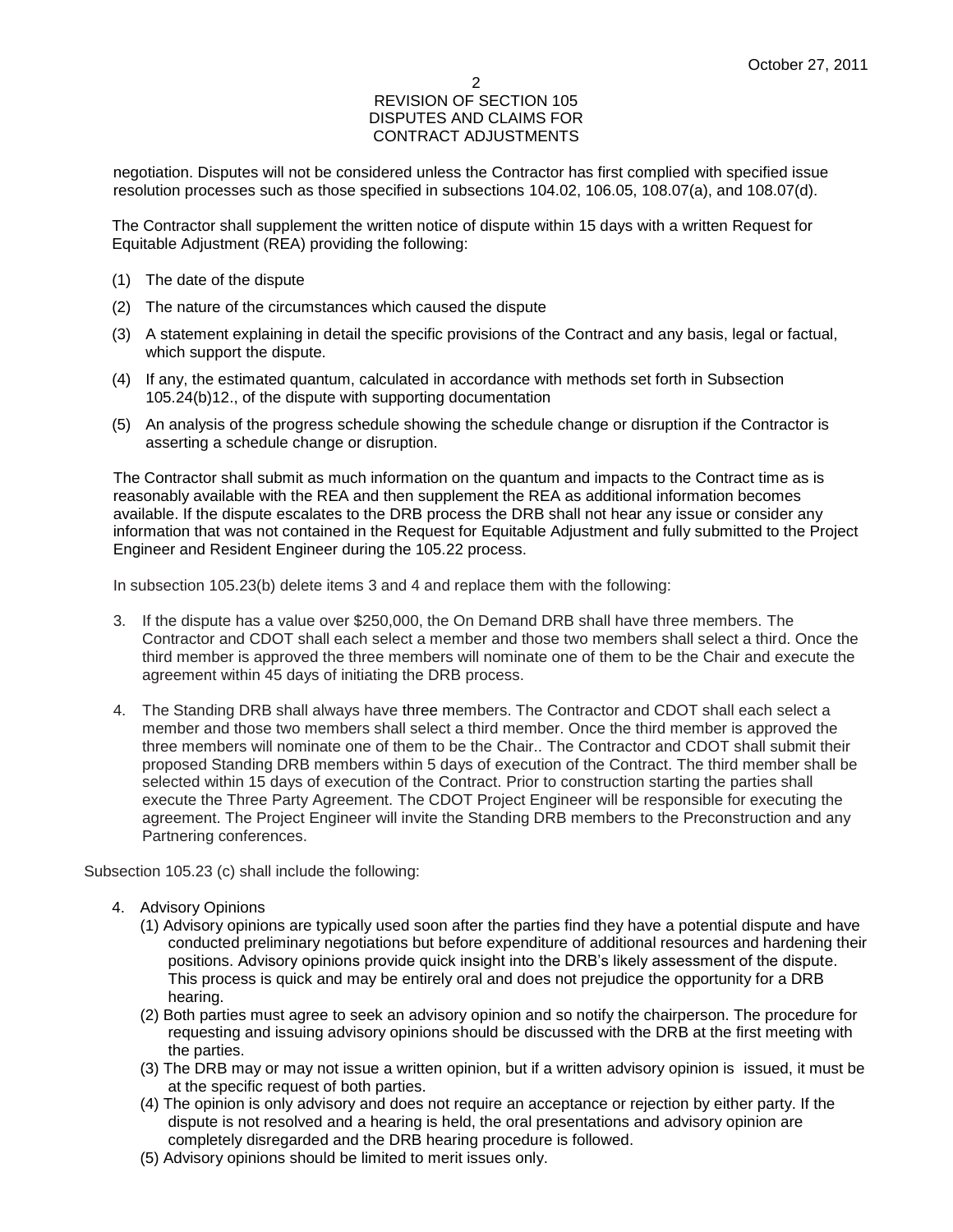In subsection 105.23(d) delete item 1 and replace it with the following:

1. Contact the Contractor and the DRB to coordinate an acceptable hearing date and time. The hearing shall be held at the Resident Engineer's office unless an alternative location is agreed to by both parties. Unless otherwise agreed to by both parties the DRB hearing will be held within 30 days after the DRB agreement is signed by the CDOT Chief Engineer.

Delete subsection 105.23(e) and replace it with the following:

- (e) *Pre-Hearing Submittal*: At least fifteen days prior to the hearing, CDOT and the Contractor shall submit by email to the DRB Chairperson their parties pre-hearing position paper. The DRB Chairperson shall simultaneously distribute by e-mail the pre-hearing position papers to all parties and other DRB members, if any. At the same time, each party shall submit a copy of all its supporting documents to be used at the hearing to all DRB Members and the other party unless the parties have agreed to a common set of documents as discussed in #2 below. In this case, CDOT shall submit the common set of documents to the Board and the Contractor. The pre-hearing position paper shall contain the following:
	- 1. A joint statement of the dispute, and the scope of the desired decision. The joint statement shall summarize in a few sentences the nature of the dispute. If the parties are unable to agree on the wording of the joint statement, each party's position paper shall contain both statements, and identify the party authoring each statement. The parties shall agree upon a joint statement at least 20 days prior to the hearing and submit it to the DRB or each party's independent statement shall be submitted to the DRB and the other party at least 20 days prior to the hearing.
	- 2. The basis and justification for the party's position, with reference to specific contract language and other supporting documents for each element of the dispute. To minimize duplication and repetitiveness, the parties may identify a common set of documents that will be referred to by both parties and submit them in a separate package to the DRB. The engineer will provide a hard copy of the project plans and Project and Standard Special Provisions, if necessary, to the DRB. Other standard CDOT documents such as Standard Specifications and M&S Standards are available on the CDOT website.
		- (1) If any party contends that they are not necessary to the proceedings, the DRB shall determine that issue in the first instance. Should the DRB determine that a dispute does not involve a party, that party shall be relieved from participating in the DRB hearing and paying any further DRB costs.
		- (2) When the scope of the hearing includes quantum, the requesting party's position paper shall include full cost details, calculated in accordance with methods set forth in subsection 105.24(b)12. The Scope of the hearing will not include quantum if CDOT has ordered an audit and that audit has not been completed.
	- 3. A list of proposed attendees at the hearing. In the event of any disagreement, the DRB shall make the final determination as to who attends the hearing.
	- 4. A list of any intended experts including their qualifications and a summary of what their presentation will include and an estimate of the length of the presentation.

The number of copies, distribution requirements, and time for submittal shall be established by the DRB and communicated to the parties by the Chairperson.

A pre-hearing phone conference with all DRB members and the parties shall be conducted as soon as a hearing date is established but no later than 10 days prior to the hearing. The DRB Chairperson shall explain the specifics of how the hearing will be conducted including how the two parties will present their information to the DRB (Ex: Each party makes a full presentation of their position or presentations will be made on a "point by point" basis with each party making a presentation only on an individual dispute issue before moving onto to the next issue). If the pre-hearing position papers and documents have been received by the Board prior to the conference call, the DRB Chairperson shall at this conference discuss the estimated hours of review and research activities for this dispute (such as time spent evaluating and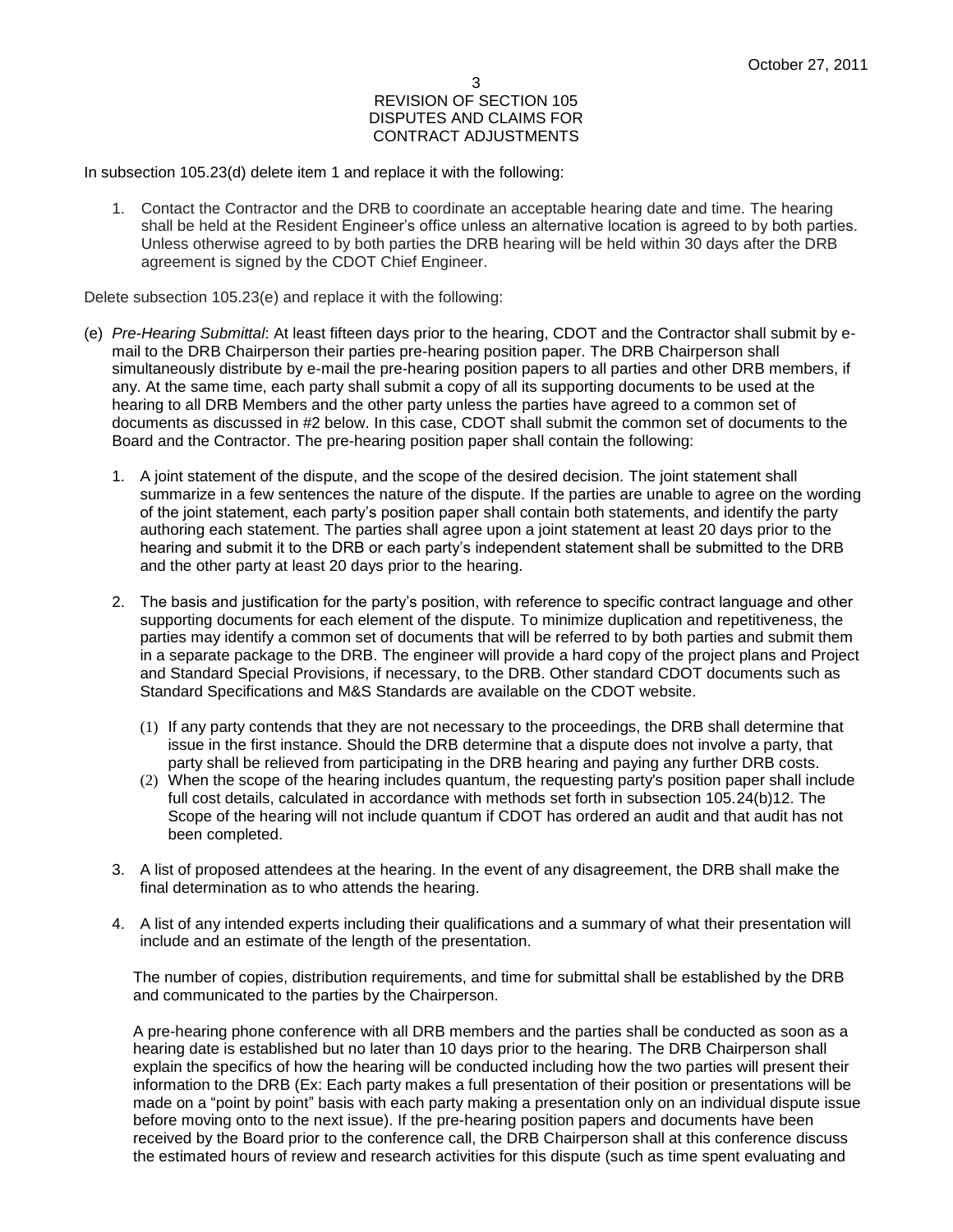preparing recommendations on specific issues presented to the DRB). If the pre-hearing position papers and documents have not been received by the Board prior to the conference call, another conference call will be scheduled during the initial conference call to discuss the estimated hours of review. Compensation for time agreed to in advance by the parties will be made at an agreed rate of \$125 per hour in accordance with subsection 105.23 (k) 2. Compensation for the phone conference time will also be made at an agreed to rate of \$125 per hour in accordance with subsection 105.23 (k) 2. The Engineer shall coordinate the phone conference.

In subsection 105.23(f) delete items 2 and 3 and replace them with the following:

- 2. The party that requested the DRB presents the dispute in detail as supported by previously submitted information and documentation in the pre-hearing position paper. No new information or disputes will be heard or addressed by the DRB.
- 3. The other party presents its position in detail as supported by previously submitted information and documentation in the pre-hearing position paper. No new information or disputes will be heard or addressed by the DRB.

In subsection 105.23(f) delete item 9 and replace it with the following:

9. The DRB shall hear only those disputes identified in the written request for the DRB and the information contained in the pre-hearing submittals. The board shall not hear or address other disputes. If either party attempts to discuss a dispute other than those to be heard by the DRB or attempts to submit new information, the chairperson shall inform such party that the board shall not hear the issue and shall not accept any additional information. The DRB shall not hear any issue or consider any information that was not contained in the Request for Equitable Adjustment and fully submitted to the Project Engineer and Resident Engineer during the 105.22 process.

Subsection 105.23(i) shall include the following as the fourth paragraph:

If either party fails to submit its written acceptance or rejection of the Dispute Board's recommendation, according to these specifications, such failure shall constitute that party's acceptance of the Board's recommendation.

In subsection105.23 (l) delete the third party agreement and replace it with the following:

# DISPUTE REVIEW BOARD THREE PARTY AGREEMENT COLORADO PROJECT NO.

THIS THREE PARTY AGREEMENT, made as of the date signed by the Chief Engineer below, by and between: the Colorado Department of Transportation, hereinafter called the "Department"; and

> , , ,

> ,

hereinafter called the "Contractor"; and

and

hereinafter called the "Dispute Review Board" or "Board".

, where the contract of the contract of the contract of the contract of the contract of the contract of the contract of the contract of the contract of the contract of the contract of the contract of the contract of the c

WHEREAS, the Department is now engaged in the construction of the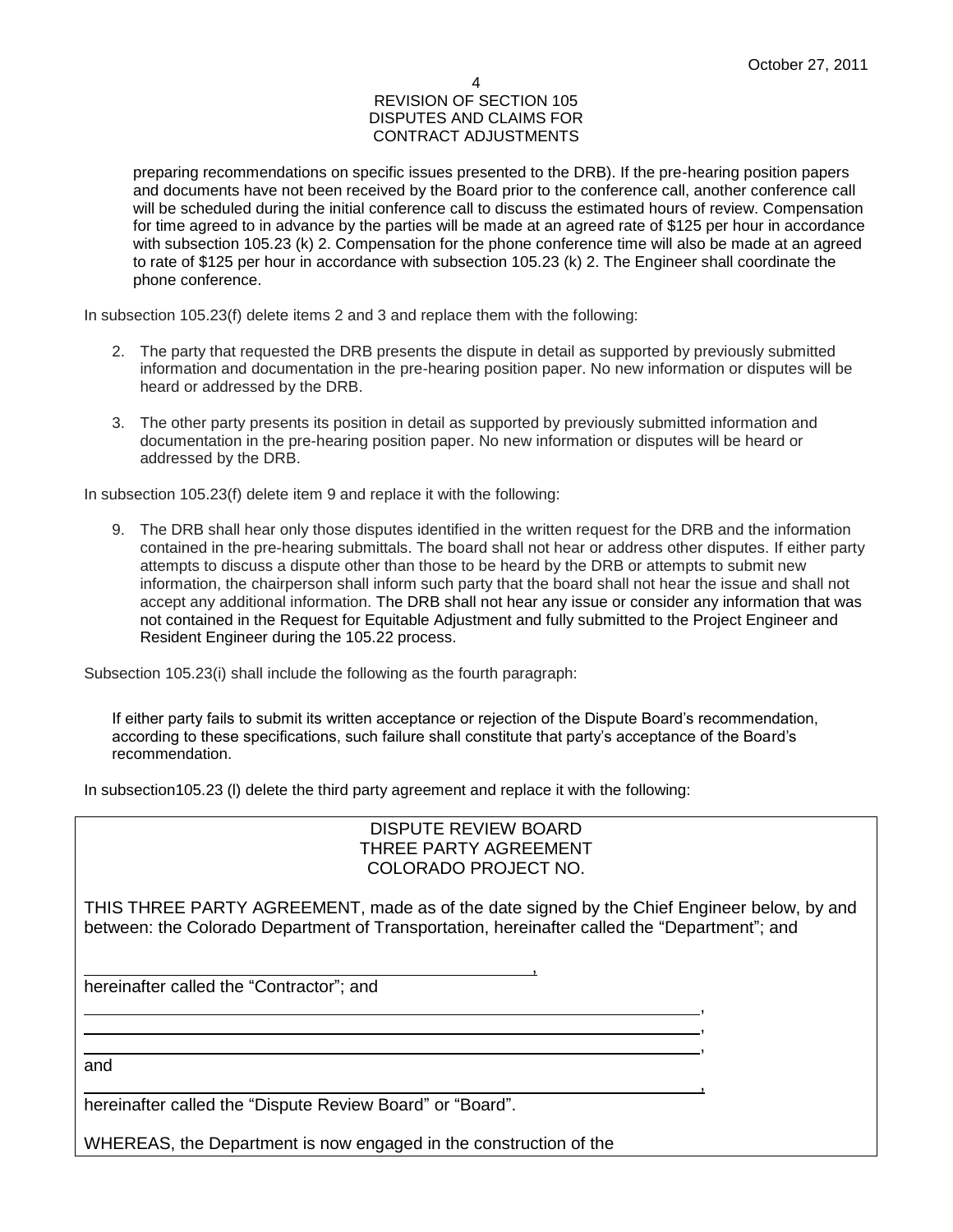[Project Name]

and

WHEREAS, the Contract provides for the establishment of a Board in accordance with subsections 105.22 and 105.23 of the specifications.

NOW, THEREFORE, it is hereby agreed:

# ARTICLE I

# DESCRIPTION OF WORK AND SERVICES

The Department and the Contractor shall form a Board in accordance with this agreement and the provisions of subsection 105.23.

ARTICLE II

# COMMITMENT ON PART OF THE PARTIES HERETO

The parties hereto shall faithfully fulfill the requirements of subsection 105.23 and the requirements of this agreement.

# ARTICLE III **COMPENSATION**

The parties shall share equally in the cost of the Board, including general administrative costs (meeting space and facilities, secretarial services, telephone, mail, reproduction, filing) and the member's individual fees. Reimbursement of the Contractor's share of the Board expenses for any reason is prohibited.

The Contractor shall make all payments in full to Board members. The Contractor will submit to the Department an itemized statement for all such payments, and the Department will split the cost by including 50 percent payment on the next progress payment. The Contractor and the Department will agree to accept invoiced costs prior to payment by the Contractor.

# DISPUTE REVIEW BOARD THREE PARTY AGREEMENT PAGE 2 COLORADO PROJECT NO.

Board members shall keep all fee records pertaining to this agreement available for inspection by representatives of the Department and the Contractor for a period of three years after the termination of the Board members' services.

Payment to each Board member shall be at the fee rates established in subsection 105.23 and agreed to by each Board member, the Contractor, and the Department. In addition, reimbursement will be made for applicable expenses.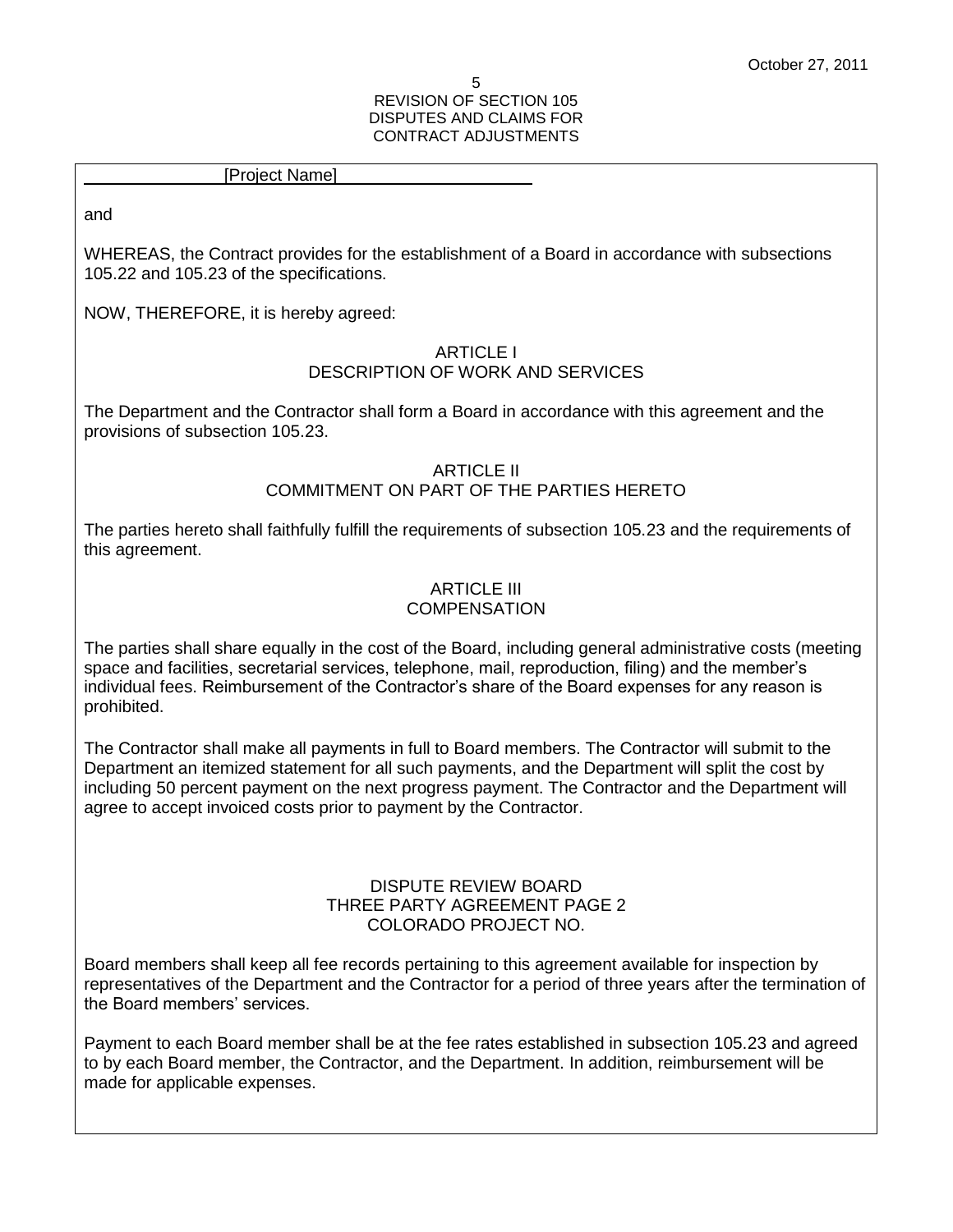Each Board member shall submit an invoice to the Contractor for fees incurred each month following a month in which the members participated in Board functions. Such invoices shall be in the format established by the Contractor and the Department.

Payments shall be made to each Board member within 60 days after the Contractor and Department have received all the applicable billing data and verified the data submitted by that member. The Contractor shall make payment to the Board member within seven calendar days of receipt of payment from the Department.

#### ARTICLE IV ASSIGNMENT

# Board members shall not assign any of the work to be performed by them under this agreement. Board members shall disclose any conflicts of interest including but not limited to any dealings with the either party in the previous five years other than serving as a Board member under other contracts.

# **ARTICLE V**

# COMMENCEMENT AND TERMINATION OF SERVICES

The commencement of the services of the Board shall be in accordance with subsection 105.23 of the specifications and shall continue until all assigned disputes under the Contract which may require the Board's services have been heard and a Recommendation has been issued by the Board as specified in subsection 105.23. If a Board member is unable to fulfill his responsibilities for reasons specified in subsection 105.23(b)7, he shall be replaced as provided therein, and the Board shall fulfill its responsibilities as though there had been no change.

# ARTICLE VI LEGAL RELATIONS

The parties hereto mutually agree that each Board member in performance of his duties on the Board is acting as an independent contractor and not as an employee of either the Department or the Contractor. Board members will guard their independence and avoid any communication about the substance of the dispute without both parties being present.

The Board members are absolved of any personal liability arising from the Recommendations of the Board. The parties agree that members of the dispute review board panel are acting as mediators for purposes of C.R.S. § 13-22-302(4) and, as such, the liability of any dispute review board member shall be limited to willful and wanton misconduct as provided for in C.R.S. § 13-22-305(6)

# DISPUTE REVIEW BOARD THREE PARTY AGREEMENT PAGE 3 COLORADO PROJECT NO.

IN WITNESS HEREOF, the parties hereto have caused this agreement to be executed the day and year first written above.

BOARD MEMBER:  $\blacksquare$ 

BY: .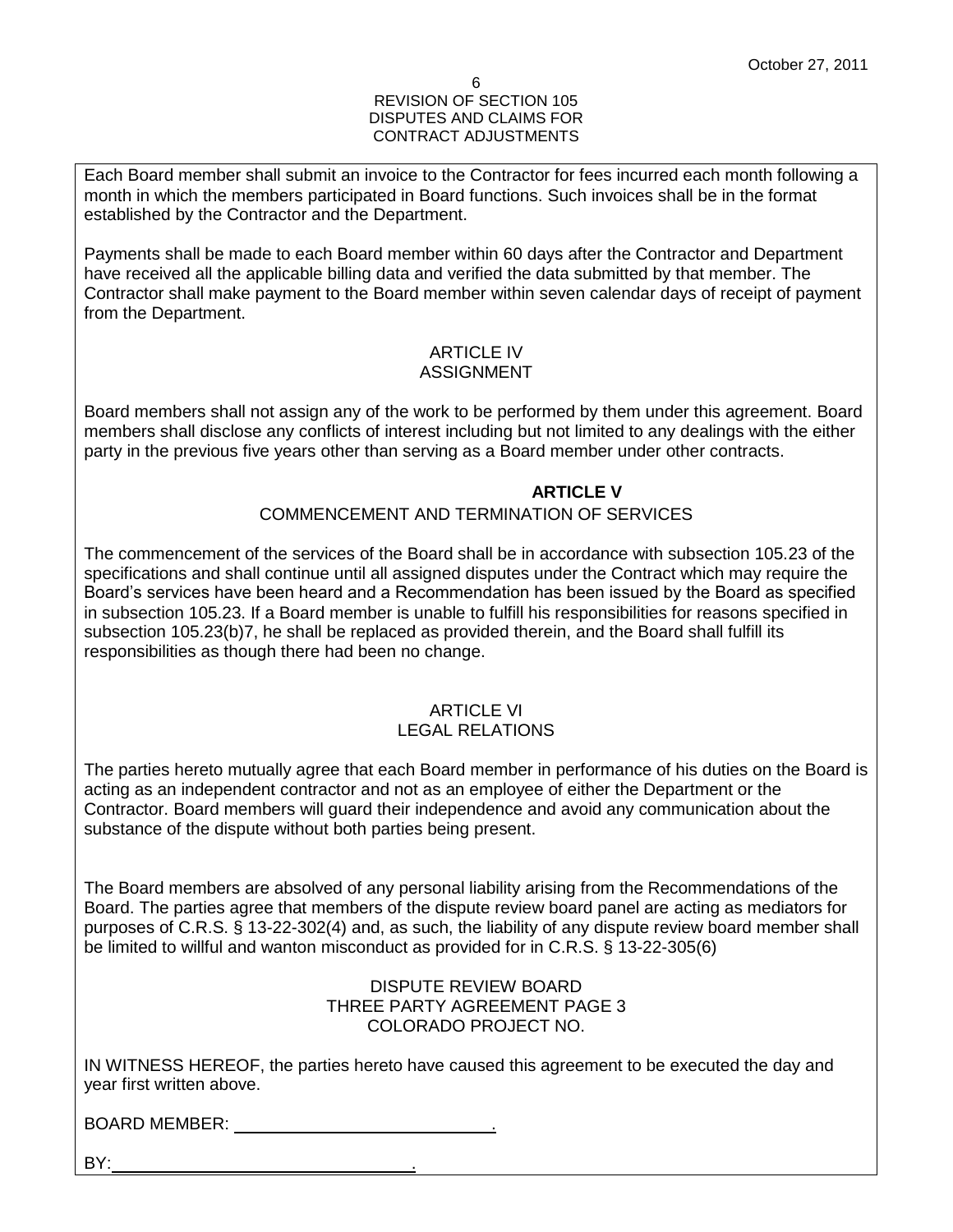| BOARD MEMBER: ___ _______________________________                                                                                                                                                                                                              |         |  |  |
|----------------------------------------------------------------------------------------------------------------------------------------------------------------------------------------------------------------------------------------------------------------|---------|--|--|
|                                                                                                                                                                                                                                                                |         |  |  |
|                                                                                                                                                                                                                                                                |         |  |  |
| TITLE:                                                                                                                                                                                                                                                         |         |  |  |
| COLORADO DEPARTMENT OF TRANSPORTATION                                                                                                                                                                                                                          |         |  |  |
| BY: the contract of the contract of the contract of the contract of the contract of the contract of the contract of the contract of the contract of the contract of the contract of the contract of the contract of the contra<br><b>TITLE: CHIEF ENGINEER</b> | Date: . |  |  |

In subsection 105.24 (b) 12, delete A and replace with the following:

- A. These categories represent the only costs that are recoverable by the Contractor. All other costs or categories of costs are not recoverable:
	- (1) Actual wages and benefits, including FICA, paid for additional labor not otherwise included in (5) below
	- (2) Costs for additional bond, insurance and tax
	- (3) Increased costs for materials
	- (4) Equipment costs calculated in accordance with subsection 109.04(c) for Contractor owned equipment and based on certified invoice costs for rented equipment
	- (5) Costs of extended job site overhead
	- (6) Costs of salaried employees not otherwise included in (1) or (5) above incurred as a direct result of the dispute or claim
	- (7) Claims from subcontractors and suppliers at any level (the same level of detail as specified herein is required for all such claims)
	- (8) An additional 16 percent will be added to the total of items (1) through (7) as compensation for items for which no specific allowance is provided, including profit and home office overhead.
	- (9) Interest shall be paid in accordance with CRS 5-12-102 beginning from the date of the Notice of Intent to File Claim

In subsection 105.24(c) delete the first sentence and replace it with the following:

An audit may be performed by the Department for any dispute or claim, and is mandatory for all disputes and claims with amounts greater than \$250,000.

Subsection 105.24 shall include the following:

# **AMERICAN ARBITRATION ASSOCIATION CONSTRUCTION INDUSTRY ARBITRATION RULES MODIFIED FOR USE WITH CDOT SPECIFICATION SUBSECTION 105.24**

# **REGULAR TRACK PROCEDURES**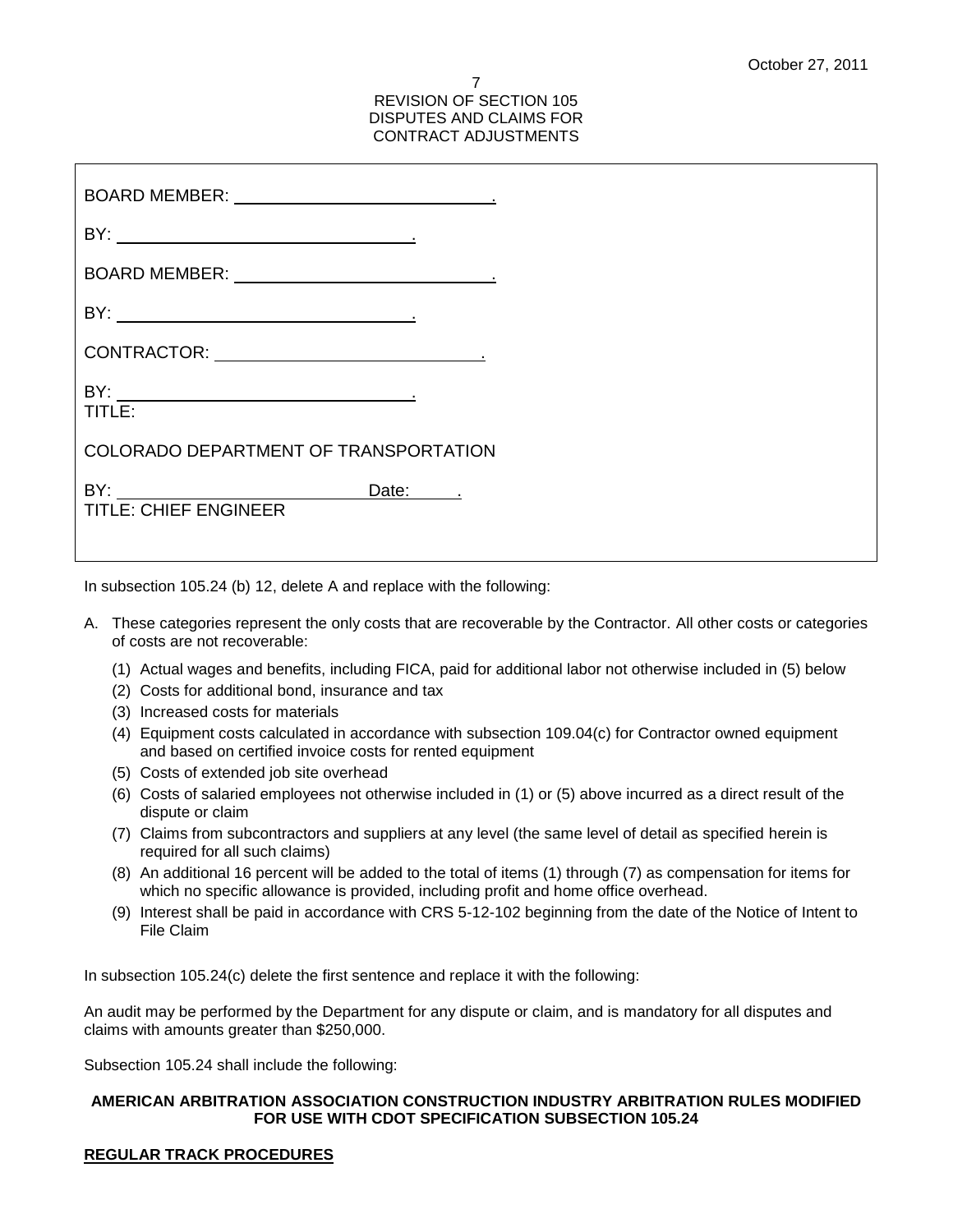#### **R-1. Agreement of Parties**

(a) The parties shall be deemed to have made these rules a part of their Contract. These rules and any amendments shall apply in the form in effect at the time the administrative requirements are met for a demand

for arbitration. The parties, by written agreement, may vary the procedures set forth in these rules. After appointment of the arbitrator, such modifications may be made only with the consent of the arbitrator.

- (b) Unless the parties determine otherwise, the Fast Track Procedures shall apply in any case in which aggregate claims do not exceed \$75,000, exclusive of interest and arbitration fees and costs. Parties may also agree to use these procedures in larger cases. Unless the parties agree otherwise, these procedures will not apply in cases involving more than two parties except for pass-through claims. The Fast Track Procedures shall be applied as described in Sections F-1 through F-13 of these rules, in addition to any other portion of these rules that is not in conflict with the Fast Track Procedures.
- (c) Unless the parties agree otherwise, the Procedures for Large, Complex Construction Disputes shall apply to all cases in which the disclosed aggregate claims of any party is at least \$500,000, exclusive of claimed interest, arbitration fees and costs. Parties may also agree to use these procedures in cases involving claims under \$500,000, or in nonmonetary cases. The Procedures for Large, Complex Construction Disputes shall be applied as described in Sections L-1 through L-4 of these rules, in addition to any other portion of these rules that is not in conflict with the Procedures for Large, Complex Construction Disputes.
- (d) All other cases shall be administered in accordance with Sections R-1 through R-45 of these rules.

#### **R-2. Independent Arbitration Provider and Delegation of Duties**

When parties agree to arbitrate under these rules, or when they provide for arbitration by an independent thirdparty (Arbitration Provider) and an arbitration is initiated under these rules, they thereby authorize the Arbitration Provider to administer the arbitration. The authority and duties of the Arbitration Provider are prescribed in the parties' Contract and in these rules, and may be carried out through such of the Arbitration Provider's representatives as it may direct. The Arbitration Provider will assign the administration of an arbitration to its Denver office

#### **R-3. Initiation of Arbitration**

Arbitration shall be initiated in the following manner.

- (a) The Contractor shall, within 30 days after the Chief Engineer issues a decision, submit to the Chief Engineer written notice of its intention to arbitrate (the "demand"). The demand shall indicate the appropriate qualifications for the arbitrator(s) to be appointed to hear the arbitration.
- (b) CDOT may file an answering statement with the Contractor within 15 days after receiving the demand. If a counterclaim is asserted, it shall contain a statement setting forth the nature of the counterclaim, the amount involved, if any, and the remedy sought.
- (c) The Chief Engineer shall retain an Arbitration Provider, such as the American Arbitration Association, which will administer an arbitration pursuant to these Rules, except to the extent that such rules conflict with the specifications, in which case the specifications shall control.
- (d) The Arbitration Provider shall confirm its retention to the parties.

### **R-4. Consolidation or Joinder**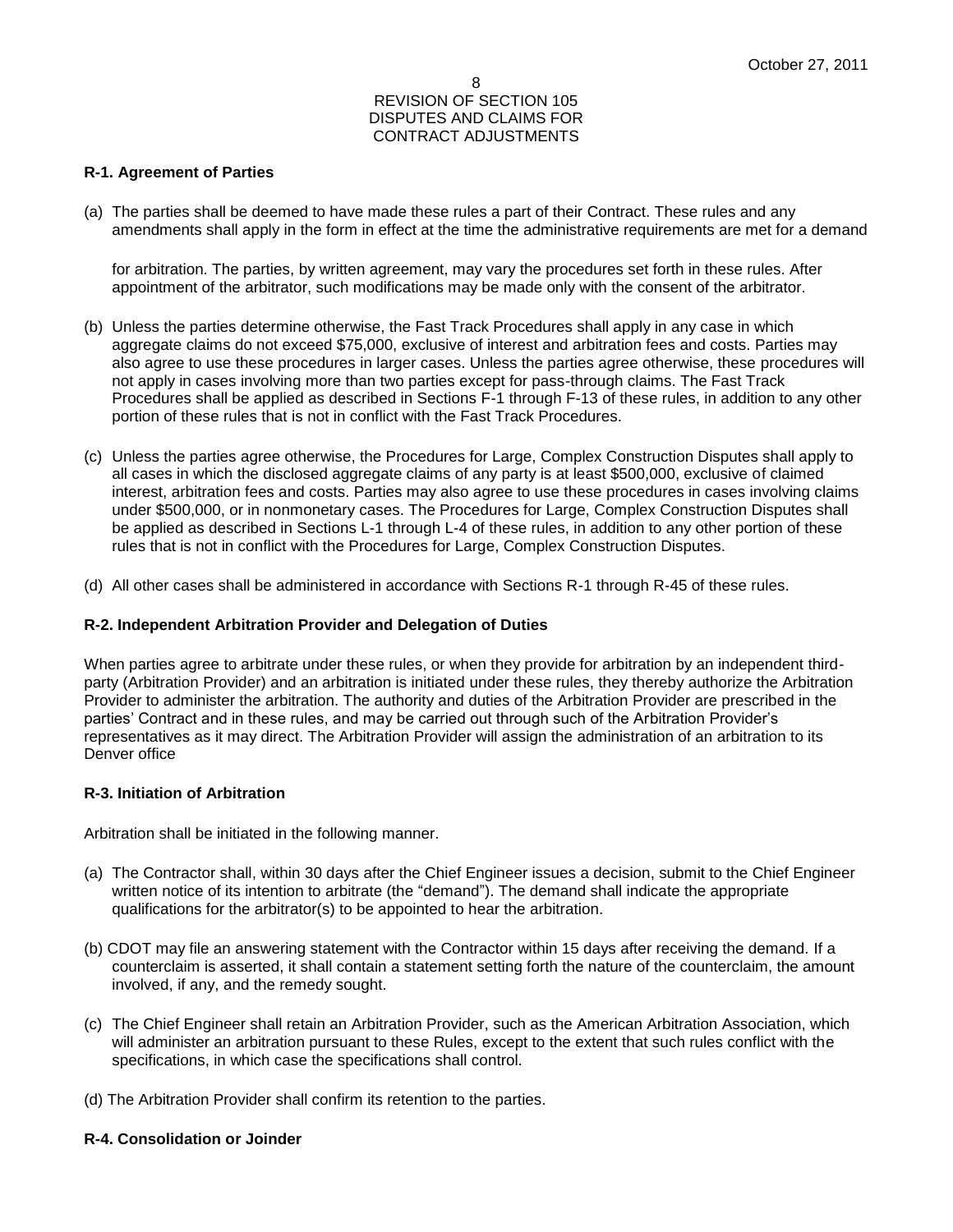If the parties' agreement or the law provides for consolidation or joinder of related arbitrations, all involved parties will endeavor to agree on a process to effectuate the consolidation or joinder.

If they are unable to agree, the Arbitration Provider shall directly appoint a single arbitrator for the limited purpose of deciding whether related arbitrations should be consolidated or joined and, if so, establishing a fair and appropriate process for consolidation or joinder. The Arbitration Provider may take reasonable administrative action to accomplish the consolidation or joinder as directed by the arbitrator.

# **R-5. Appointment of Arbitrator**

An arbitrator shall be appointed in the following manner:

- (a) Immediately after the Arbitration Provider is retained, the Arbitration Provider shall send simultaneously to each party to the dispute an identical list of 10 names of potential arbitrators. The parties are encouraged to agree to an arbitrator from the submitted list and to advise the AAA of their agreement. Absent agreement of the parties, the arbitrator shall not have served as the mediator in the mediation phase of the instant proceeding.
- (b) If the parties cannot agree to arbitrator(s), each party to the dispute shall have 15 calendar days from the transmittal date in which to strike names objected to, number the remaining names in order of preference, and return the list to the Arbitration Provider. If a party does not return the list within the time specified, all persons named therein shall be deemed acceptable. From among the persons who have been approved on both lists, and in accordance with the designated order of mutual preference, the Arbitration Provider shall invite an arbitrator to serve.
- (c) Unless both parties agree otherwise one arbitrator shall be used for claims less than \$250,000 and three arbitrators shall be used for claims \$250,000 and greater. Within 15 calendar days from the date of the appointment of the last arbitrator, the Arbitration Provider shall appoint a chairperson.
- (d) The entire claim record will be made available to the arbitrators by the Chief Engineer within 15 calendar days from the date of the appointment of the last arbitrator.

# **R-6. Changes of Claim**

The arbitrator(s) will not consider any information that was not previously made a part of the claim record as transmitted by the Chief Engineer, other than clarification and data supporting previously submitted documentation.

# **R-7. Disclosure**

- (a) Any person appointed or to be appointed as an arbitrator shall disclose to the Arbitration Provider any circumstance likely to give rise to justifiable doubt as to the arbitrator's impartiality or independence, including any bias or any interest in the result of the arbitration or any relationship with the parties or their representatives. Such obligation shall remain in effect throughout the arbitration.
- (b) Upon receipt of such information from the arbitrator or another source, the Arbitration Provider shall communicate the information to the parties and, if it deems it appropriate to do so, to the arbitrator and others.
- (c) In order to encourage disclosure by arbitrators, disclosure of information pursuant to this Section R-6 is not to be construed as an indication that the arbitrator considers that the disclosed circumstances are likely to affect impartiality or independence.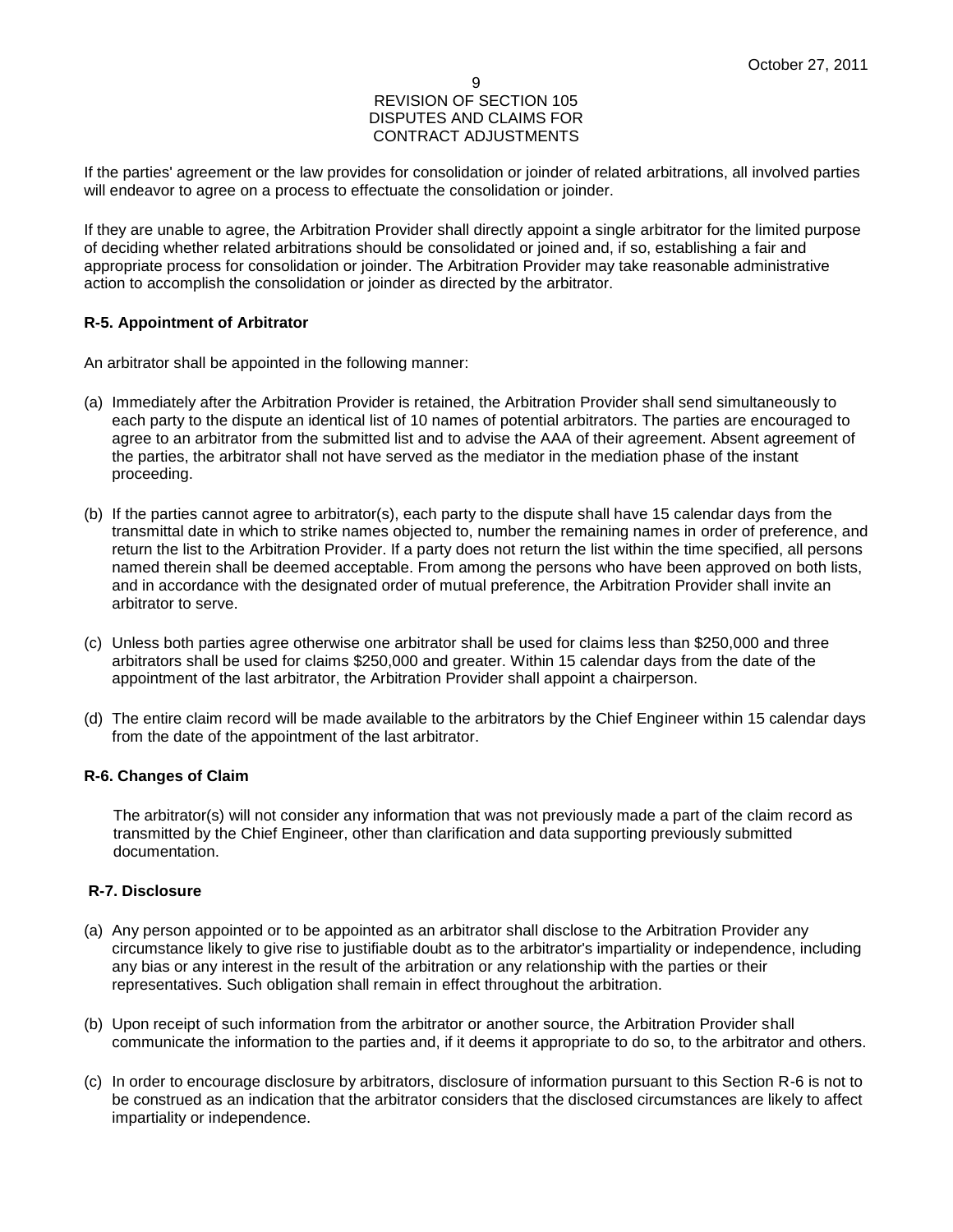(d) In no case shall an arbitrator be employed by, affiliated with, or have consultive or business connection with the claimant Contractor or CDOT. An arbitrator shall not have assisted either in the evaluation, preparation, or presentation of the claim case either for the Contractor or the Department or have rendered an opinion on the merits of the claim for either party, and shall not do so during the proceedings of arbitration.

# **R-8. Disqualification of Arbitrator**

- (a) Any arbitrator shall be impartial and independent and shall perform his or her duties with diligence and in good faith, and shall be subject to disqualification for: (i) partiality or lack of independence, (ii) inability or refusal to perform his or her duties with diligence and in good faith; and/or (iii) any grounds for disqualification provided by applicable law.
- (b) Upon objection of a party to the continued service of an arbitrator, or on its own initiative, the Arbitration Provider shall determine whether the arbitrator should be disqualified under the grounds set out above, and shall inform the parties of its decision, which decision shall be conclusive.

# **R-9. Communication with Arbitrator**

No party and no one acting on behalf of any party shall communicate *ex parte* with an arbitrator or a candidate for arbitrator concerning the arbitration.

#### **R-10. Vacancies**

- (a) If for any reason an arbitrator is unable to perform the duties of the office, the Arbitration Provider may, on proof satisfactory to it, declare the office vacant. Vacancies shall be filled in accordance with the applicable provisions of these rules.
- (b) In the event of a vacancy in a panel of neutral arbitrators after the hearings have commenced, the remaining arbitrator or arbitrators may continue with the hearing and determination of the controversy, unless the parties agree otherwise.
- (c) In the event of the appointment of a substitute arbitrator, the panel of arbitrators shall determine in its sole discretion whether it is necessary to repeat all or part of any prior hearings.

#### **R-11. Jurisdiction**

- (a) The arbitrator shall have the power to rule on his or her own jurisdiction, including any objections with respect to the existence, scope or validity of the arbitration agreement.
- (b) The arbitrator shall have the power to determine the existence or validity of a contract of which an arbitration clause forms a part. Such an arbitration clause shall be treated as an agreement independent of the other terms of the contract. A decision by the arbitrator that the contract is null and void shall not for that reason alone render invalid the arbitration clause.
- (c) A party must object to the jurisdiction of the arbitrator or to the arbitrability of a claim or counterclaim no later than 15 days after the Arbitration Provider confirms its retention to the parties. The arbitrator may rule on such objections as a preliminary matter or as part of the final award.

#### **R-12. Administrative Conference**

At the request of any party or upon the Arbitration Provider's own initiative, the Arbitration Provider may conduct an administrative conference, in person or by telephone, with the parties and/or their representatives. The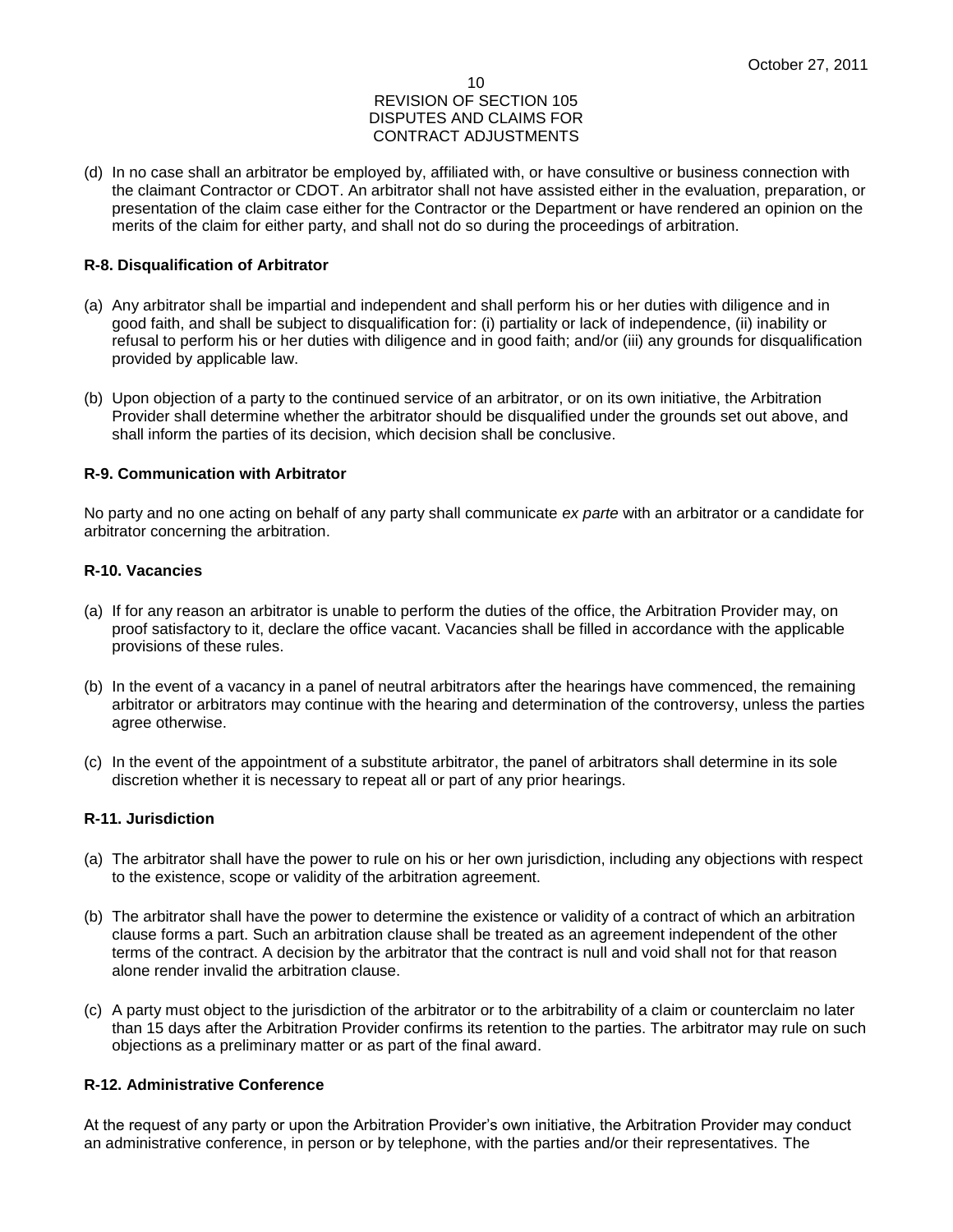conference may address such issues as arbitrator selection, potential exchange of information, a timetable for hearings and any other administrative matters.

# **R-13. Preliminary Hearing**

- (a) At the request of any party or at the discretion of the arbitrator or the Arbitration Provider, the arbitrator may schedule as soon as practicable a preliminary hearing with the parties and/or their representatives. The preliminary hearing may be conducted by telephone at the arbitrator's discretion.
- (b) During the preliminary hearing, the parties and the arbitrator should discuss the future conduct of the case, including clarification of the issues and claims, a schedule for the hearings and any other preliminary matters.

# **R-14. Exchange of Information**

- (a) At the request of any party or at the discretion of the arbitrator, consistent with the expedited nature of arbitration, the arbitrator may direct: (i) the production of documents and other information; (ii) short depositions, particularly with regard to experts; and/or (iii) the identification of any witnesses to be called.
- (b) At least five business days prior to the hearing, the parties shall exchange copies of all exhibits they intend to submit at the hearing.
- (c) The arbitrator is authorized to resolve any disputes concerning the exchange of information.
- (d) Additional discovery may be ordered by the arbitrator in extraordinary cases when the demands of justice require it.

#### **R-15. Date, Time, and Place of Hearing**

- (a) The arbitrator shall set the date, time, and place for each hearing and/or conference. The parties shall respond to requests for hearing dates in a timely manner, be cooperative in scheduling the earliest practicable date, and adhere to the established hearing schedule.
- (b) The parties may mutually agree on the locale where the arbitration is to be held. Absent such agreement, the arbitration shall be held in the City and County of Denver.
- (c) The Arbitration Provider shall send a notice of hearing to the parties at least ten calendar days in advance of the hearing date, unless otherwise agreed by the parties.

#### **R-16. Attendance at Hearings**

The arbitrator and the Arbitration Provider shall maintain the privacy of the hearings unless the law provides to the contrary. Any person having a direct interest in the arbitration is entitled to attend hearings. The arbitrator shall otherwise have the power to require the exclusion of any witness, other than a party or other essential person, during the testimony of any other witness. It shall be discretionary with the arbitrator to determine the propriety of the attendance of any person other than a party and its representative.

#### **R-17. Representation**

Any party may be represented by counsel or other authorized representative. A party intending to be so represented shall notify the other party and the Arbitration Provider of the name and address of the representative at least three calendar days prior to the date set for the hearing at which that person is first to appear.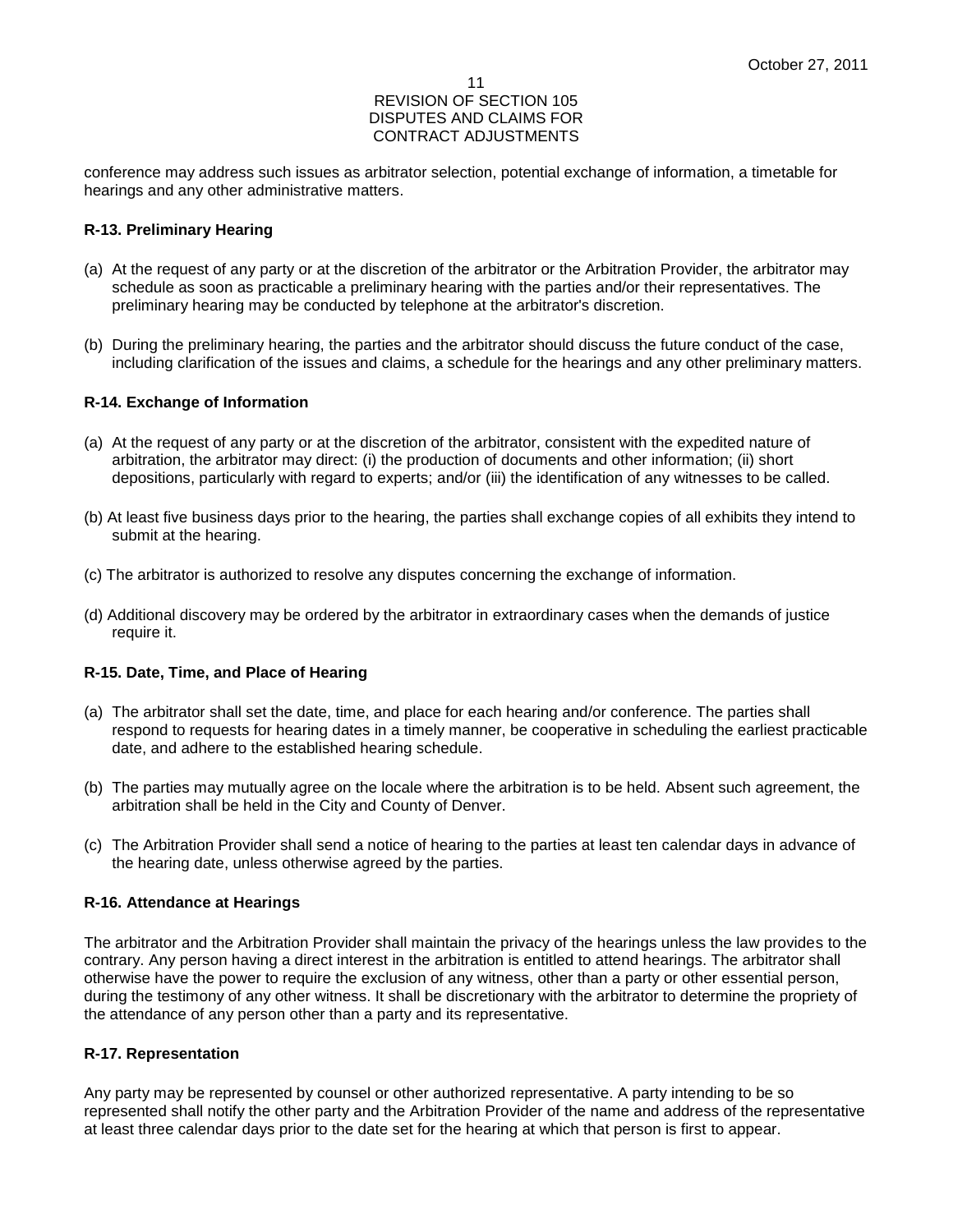# **R-18. Oaths**

Before proceeding with the first hearing, each arbitrator may take an oath of office and, if required by law, shall do so. The arbitrator may require witnesses to testify under oath administered by any duly qualified person and, if it is required by law or requested by any party, shall do so.

# **R-19. Stenographic Record**

Any party desiring a stenographic record shall make arrangements directly with a stenographer and shall notify the other parties of these arrangements at least three days in advance of the hearing. The requesting party or parties shall pay the cost of the record. If the transcript is agreed by the parties, or determined by the arbitrator to be the official record of the proceeding, it must be provided to the arbitrator and made available to the other parties for inspection, at a date, time, and place determined by the arbitrator.

#### **R-20. Interpreters**

Any party wishing an interpreter shall make all arrangements directly with the interpreter and shall assume the costs of the service.

# **R-21. Postponements**

The arbitrator for good cause shown may postpone any hearing upon agreement of the parties, upon request of a party, or upon the arbitrator's own initiative.

#### **R-22. Arbitration in the Absence of a Party or Representative**

Unless the law provides to the contrary, the arbitration may proceed in the absence of any party or representative who, after due notice, fails to be present or fails to obtain a postponement. An award shall not be made solely on the default of a party. The arbitrator shall require the party who is present to submit such evidence as the arbitrator may require for the making of an award.

#### **R-23. Conduct of Proceedings**

- (a) The Contractor shall present evidence to support its claim. CDOT shall then present evidence supporting its defense. Witnesses for each party shall also submit to questions from the arbitrator and the adverse party. The arbitrator has the discretion to vary this procedure; provided that the parties are treated with equality and that each party has the right to be heard and is given a fair opportunity to present its case.
- (b) The arbitrator, exercising his or her discretion, shall conduct the proceedings with a view to expediting the resolution of the dispute and may direct the order of proof, bifurcate proceedings, and direct the parties to focus their presentations on issues the decision of which could dispose of all or part of the case. The arbitrator shall entertain motions, including motions that dispose of all or part of a claim or that may expedite the proceedings, and may also make preliminary rulings and enter interlocutory orders.
- (c) The parties may agree to waive oral hearings in any case.

#### **R-24. Evidence**

(a) The arbitrators shall consider all written information available in the claim record and all oral presentations in support of that record by the Contractor and CDOT. Conformity to legal rules of evidence shall not be necessary.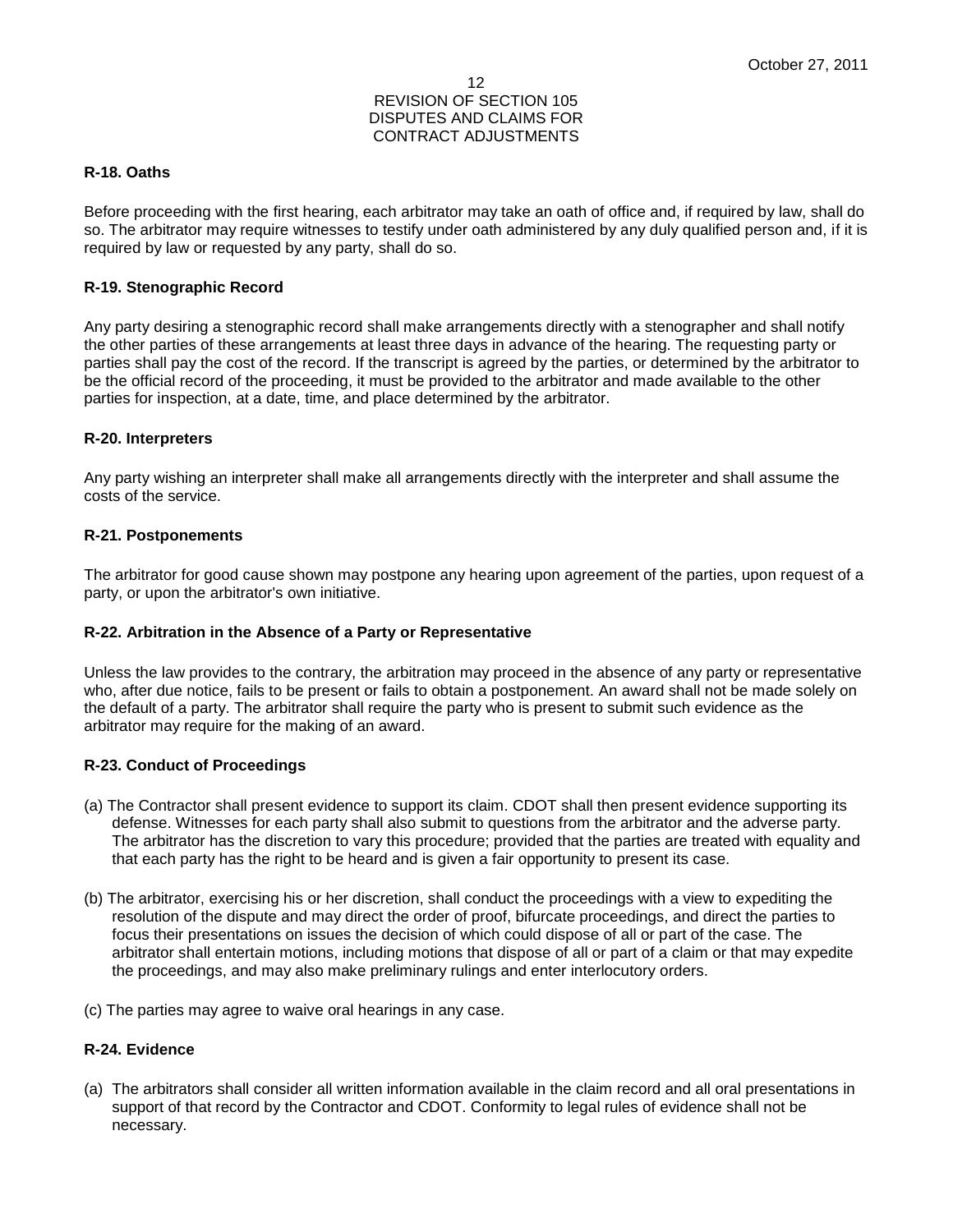- (b) The arbitrators shall not consider any written documents or arguments which have not previously been made a part of the claim record, other than clarification and data supporting previously submitted documentation. The arbitrators shall not consider an increase in the amount of the claim, or any new claims.
- (c) The arbitrator shall determine the admissibility, relevance, and materiality of any evidence offered. The arbitrator may request offers of proof and may reject evidence deemed by the arbitrator to be cumulative, unreliable, unnecessary, or of slight value compared to the time and expense involved. All evidence shall be taken in the presence of all of the arbitrators and all of the parties, except where: (i) any of the parties is absent, in default, or has waived the right to be present, or (ii) the parties and the arbitrators agree otherwise.
- (d) The arbitrator shall take into account applicable principles of legal privilege, such as those involving the confidentiality of communications between a lawyer and client.
- (e) An arbitrator or other person authorized by law to subpoena witnesses or documents may do so upon the request of any party or independently.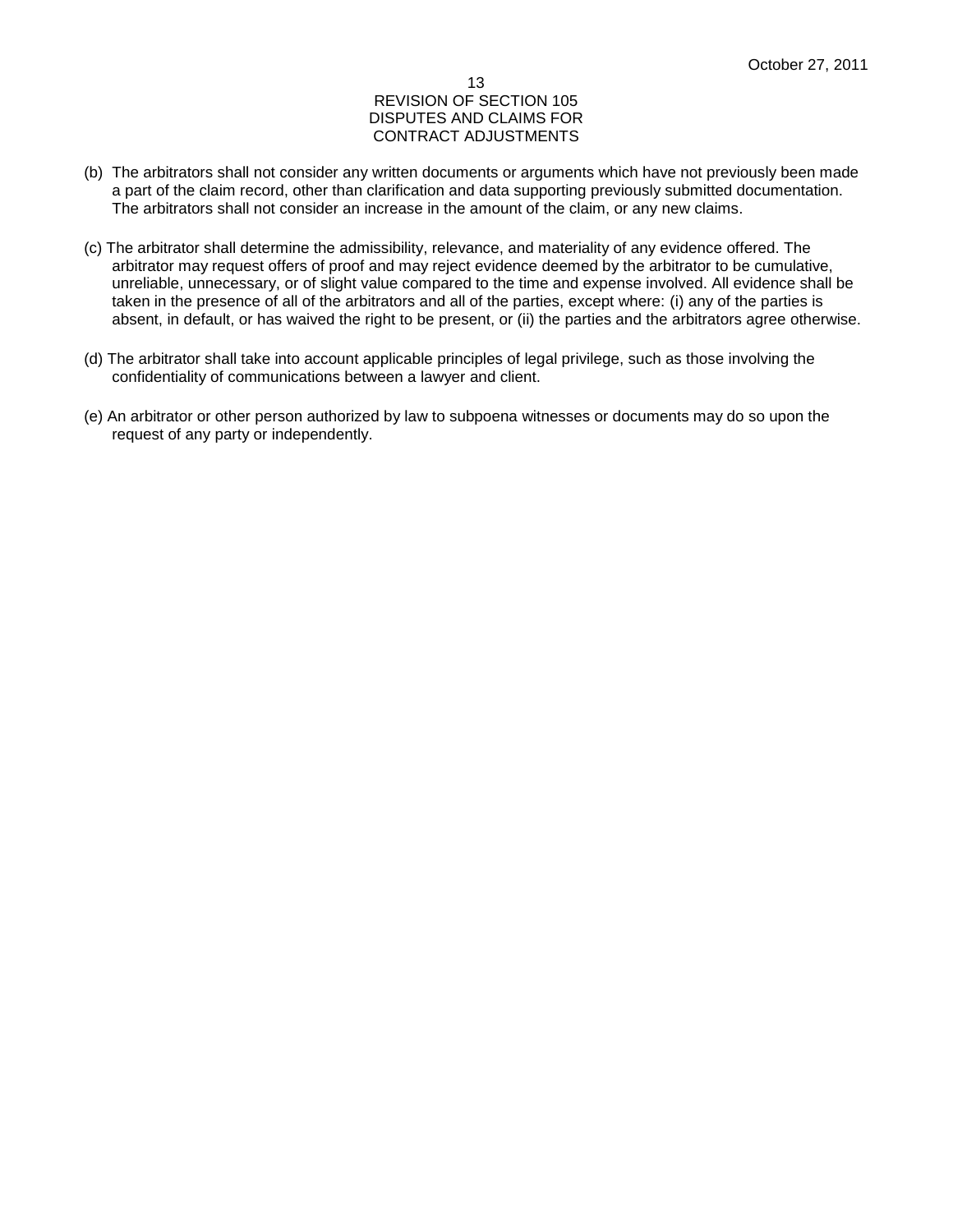# **R-25. Evidence by Affidavit and Post-hearing Filing of Documents or Other Evidence**

- (a) The arbitrator may receive and consider the evidence of witnesses by declaration or affidavit, but shall give it only such weight as the arbitrator deems it entitled to after consideration of any objection made to its admission.
- (b) If the parties agree or the arbitrator directs that documents or other evidence be submitted to the arbitrator after the hearing, the documents or other evidence, unless otherwise agreed by the parties and the arbitrator, shall be filed with the Arbitration Provider for transmission to the arbitrator. All parties shall be afforded an opportunity to examine and respond to such documents or other evidence.

#### **R-26. Inspection or Investigation**

An arbitrator finding it necessary to make an inspection or investigation in connection with the arbitration shall direct the Arbitration Provider to so advise the parties. The arbitrator shall set the date and time and the Arbitration Provider shall notify the parties. Any party who so desires may be present at such an inspection or investigation. In the event that one or all parties are not present at the inspection or investigation, the arbitrator shall make an oral or written report to the parties and afford them an opportunity to comment.

#### **R-27. Interim Measures**

- (a) The arbitrator may take whatever interim measures he or she deems necessary, including injunctive relief and measures for the protection or conservation of property and disposition of perishable goods.
- (b) A request for interim measures addressed by a party to a judicial authority shall not be deemed incompatible with the agreement to arbitrate or a waiver of the right to arbitrate.

#### **R-28. Closing of Hearing**

When satisfied that the presentation of the parties is complete, the arbitrator shall declare the hearing closed.

If documents or responses are to be filed as provided in Section R-24, or if briefs are to be filed, the hearing shall be declared closed as of the final date set by the arbitrator for the receipt of documents, responses, or briefs. The time limit within which the arbitrator is required to make the award shall commence to run, in the absence of other agreements by the parties and the arbitrator, upon the closing of the hearing.

#### **R-29. Reopening of Hearing**

The hearing may be reopened on the arbitrator's initiative, or by direction of the arbitrator upon application of a party, at any time before the award is made. If reopening the hearing would prevent the making of the award within the specific time agreed to by the parties in the arbitration agreement, the matter may not be reopened unless the parties agree to an extension of time. When no specific date is fixed by agreement of the parties, the arbitrator shall have 15 calendar days from the closing of the reopened hearing within which to make an award.

#### **R-30. Waiver of Rules**

Any party who proceeds with the arbitration after knowledge that any provision or requirement of these rules has not been complied with and who fails to state an objection in writing shall be deemed to have waived the right to object.

# **R-31. Extensions of Time**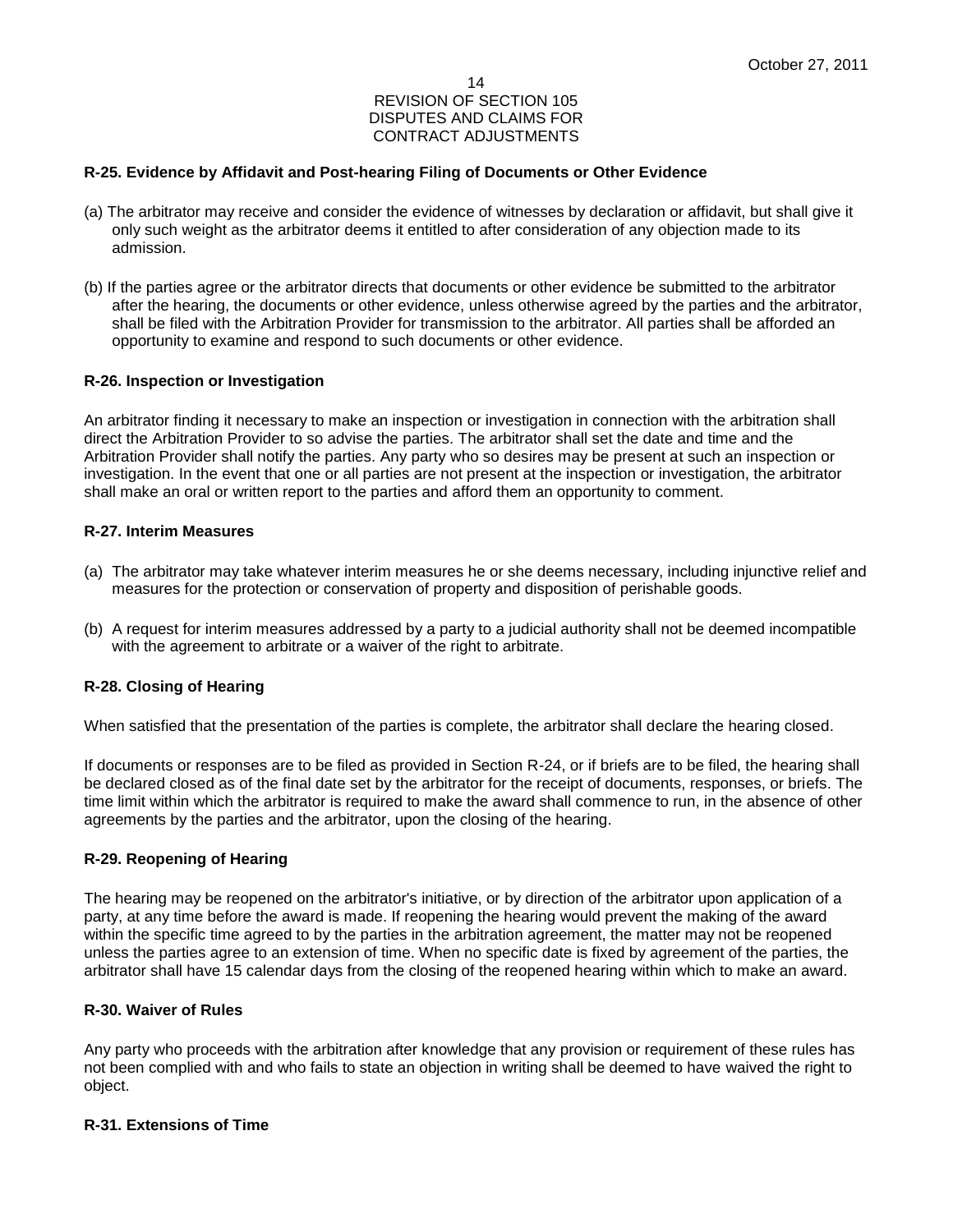The parties may modify any period of time by mutual agreement. The Arbitration Provider or the arbitrator may for good cause extend any period of time established by these rules, except the time for making the award. The Arbitration Provider shall notify the parties of any extension.

# **R-32. Serving of Notice**

- (a) Any papers, notices, or process necessary or proper for the initiation or continuation of an arbitration under these rules; for any court action in connection therewith, or for the entry of judgment on any award made under these rules, may be served on a party by mail addressed to the party or its representative at the last known address or by personal service, in or outside the state where the arbitration is to be held, provided that reasonable opportunity to be heard with regard thereto has been granted to the party.
- (b) The Arbitration Provider, the arbitrator and the parties may also use overnight delivery, electronic facsimile transmission (fax), or electronic mail (email) to give the notices required by these rules.
- (c) Unless otherwise instructed by the Arbitration Provider or by the arbitrator, any documents submitted by any party to the Arbitration Provider or to the arbitrator shall simultaneously be provided to the other party or parties to the arbitration.

#### **R-33. Majority Decision**

When the panel consists of more than one arbitrator, unless required by law or by the arbitration agreement, a majority of the arbitrators must make all decisions.

#### **R-34. Time of Award**

The award shall be made promptly by the arbitrator and, unless otherwise agreed by the parties or specified by law, no later than 30 calendar days from the date of closing the hearing, or, if oral hearings have been waived, from the date of the Arbitration Provider's transmittal of the final statements and proofs to the arbitrator.

#### **R-35. Form of Award**

After complete review of the facts associated with the claim, the arbitrators shall render a written explanation of their decision. When three arbitrators are used, and only two arbitrators agree then the award shall be signed by the two arbitrators. The arbitrator's decision shall include:

- (a) A summary of the issues and factual evidence presented by the Contractor and the Department concerning the claim;
- (b) Decisions concerning the validity of the claim;
- (c) Decisions concerning the value of the claim as to cost impacts if the claim is determined to be valid;
- (d) The contractual and factual bases supporting the decisions made including an explanation as to why each and every position was accepted or rejected;
- (e) Detailed and supportable calculations which support any decisions.

#### **R-36. Scope of Award**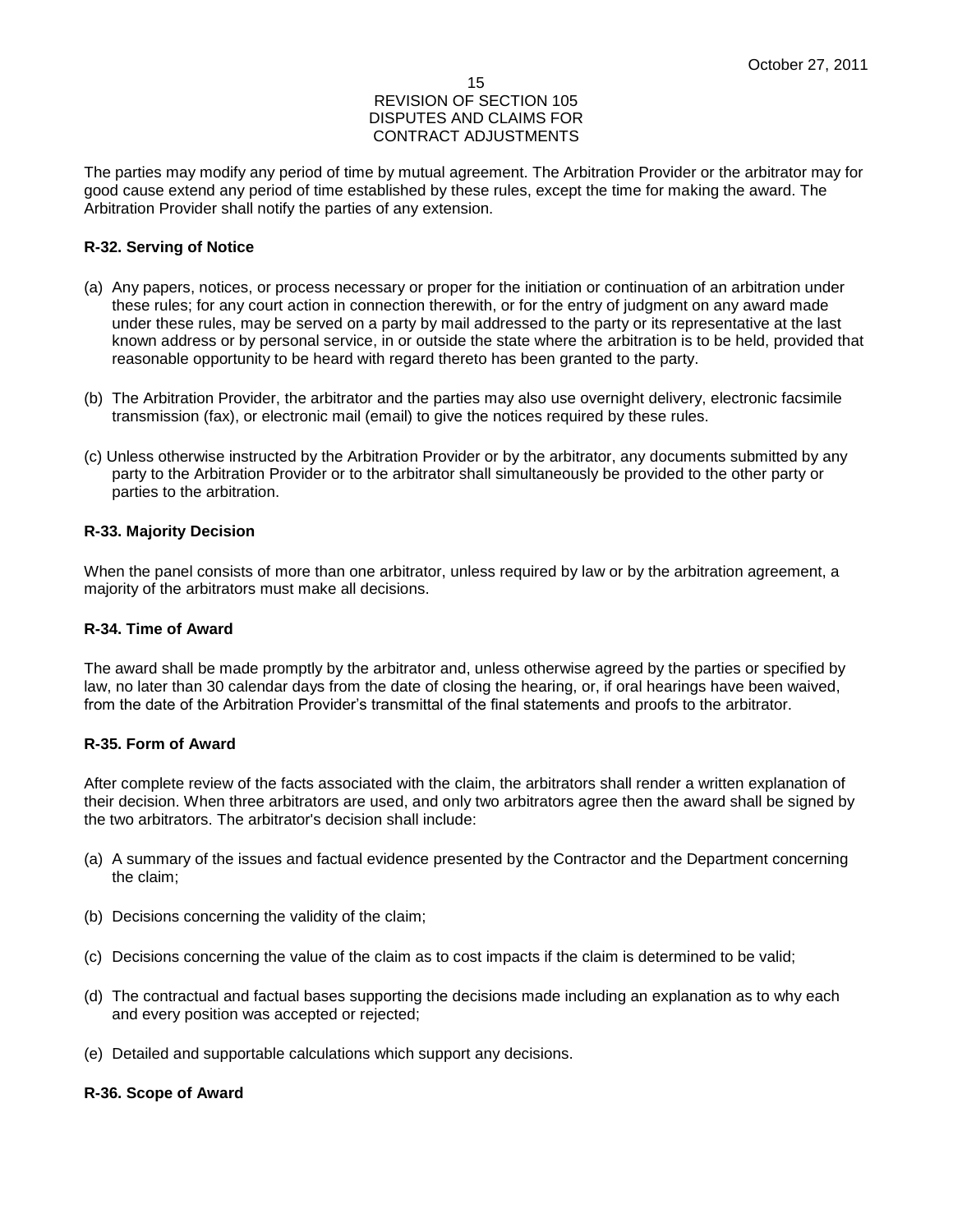- (a) The arbitrator may grant any remedy or relief that the arbitrator deems just and equitable and within the scope of the agreement of the parties, including, but not limited to, equitable relief and specific performance of a contract.
- (b) In addition to the final award, the arbitrator may make other decisions, including interim, interlocutory, or partial rulings, orders, and awards. (c) The award of the arbitrator may include interest at the statutory rate and from such date as the arbitrator may deem appropriate.

# **R-37. Delivery of Award to Parties**

Parties shall accept as notice and delivery of the award the placing of the award or a true copy thereof in the mail addressed to the parties or their representatives at the last known address, personal or electronic service of the award, or the filing of the award in any other manner that is permitted by law.

# **R-38. Modification of Award**

Within 10 calendar days after the transmittal of an award, the arbitrator on his or her initiative, or any party, upon notice to the other parties, may request that the arbitrator correct any clerical, typographical, technical or computational errors in the award. The arbitrator is not empowered to redetermine the merits of any claim already decided.

If the modification request is made by a party, the other parties shall be given 10 calendar days to respond to the request. The arbitrator shall dispose of the request within 25 calendar days after transmittal by the Arbitration Provider to the arbitrator of the request.

If applicable law provides a different procedural time frame, that procedure shall be followed.

# **R-39. Appeal of Award**

Appeal of the arbitrators' decision concerning the merit of the claim is governed by the Colorado Uniform Arbitration Act, C.R.S. §§ 13-22-202 to -230. Either party may appeal the arbitrator's decision on the value of the claim to the Colorado State District Court in and for the City and County of Denver for trial de novo.

# **R-40. Release of Documents for Judicial Proceedings**

The Arbitration Provider shall, upon the written request of a party, furnish to the party, at its expense, certified copies of any papers in the Arbitration Provider's possession that may be required in judicial proceedings relating to the arbitration.

# **R-41. Applications to Court and Exclusion of Liability**

- (a) No judicial proceeding by a party relating to the subject matter of the arbitration shall be deemed a waiver of the party's right to arbitrate.
- (b) Neither the Arbitration Provider nor any arbitrator in a proceeding under these rules is a necessary or proper party in judicial proceedings relating to the arbitration.
- (c) Parties to these rules shall be deemed to have consented that judgment upon the arbitration award may be entered in any federal or state court having jurisdiction thereof.
- (d) Parties to an arbitration under these rules shall be deemed to have consented that neither the Arbitration Provider nor any arbitrator shall be liable to any party in any action for damages or injunctive relief for any act or omission in connection with any arbitration under these rules.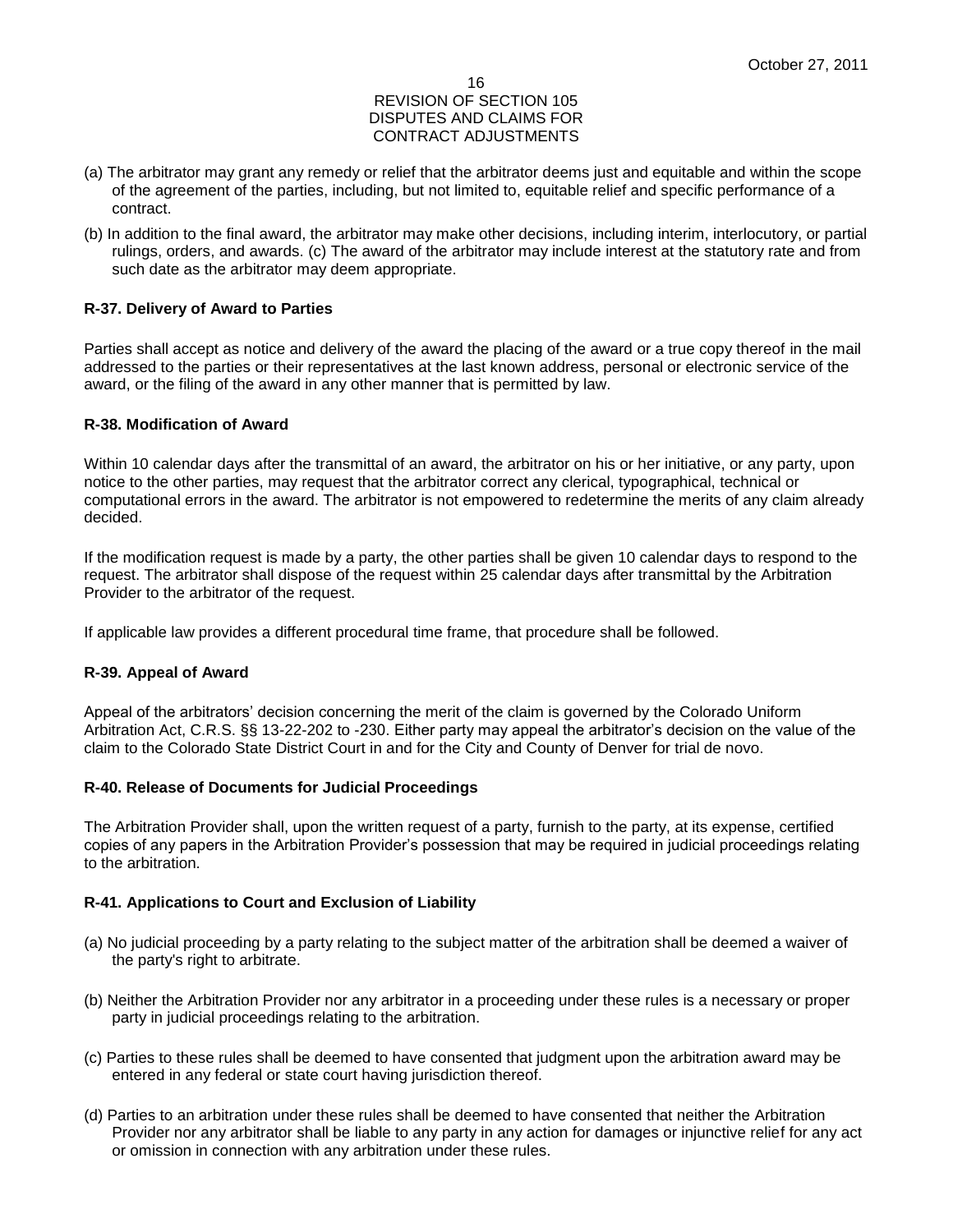# **R-42. Administrative Fees**

The Arbitration Provider shall prescribe filing and other administrative fees and service charges to compensate it for the cost of providing administrative services. The fees in effect when the fee or charge is incurred shall be applicable. Such fees and charges shall be borne equally by the parties.

The Arbitration Provider may, in the event of extreme hardship on the part of any party, defer or reduce the administrative fees.

#### **R-43. Expenses**

The expenses of witnesses for either side shall be paid by the party producing such witnesses. All other expenses of the arbitration, including required travel and other expenses of the arbitrator, Arbitration Provider representatives, and any witness and the cost of any proof produced at the direct request of the arbitrator, shall be borne equally by the parties.

#### **R-44. Neutral Arbitrator's Compensation**

Arbitrators shall be compensated a rate consistent with the arbitrator's stated rate of compensation.

If there is disagreement concerning the terms of compensation, an appropriate rate shall be established with the arbitrator by the Arbitration Provider and confirmed to the parties.

Such compensation shall be borne equally by the parties.

#### **R-45. Deposits**

The Arbitration Provider may require the parties to deposit in advance of any hearings such sums of money as it deems necessary to cover the expense of the arbitration, including the arbitrator's fee, if any, and shall render an accounting to the parties and return any unexpended balance at the conclusion of the case.

#### **R-46. Interpretation and Application of Rules**

The arbitrator shall interpret and apply these rules insofar as they relate to the arbitrator's powers and duties by a majority vote. If that is not possible, either an arbitrator or a party may refer the question to the Arbitration Provider for final decision. All other rules shall be interpreted and applied by the Arbitration Provider.

#### **R-45. Suspension for Nonpayment**

If arbitrator compensation or administrative charges have not been paid in full, the Arbitration Provider may so inform the parties in order that the parties may advance the required payment. If such payments are not made, the arbitrator may order the suspension or termination of the proceedings. If no arbitrator has yet been appointed, the Arbitration Provider may suspend the proceedings.

#### **FAST TRACK PROCEDURES**

# **F-1. Limitations on Extensions**

In the absence of extraordinary circumstances, the Arbitration Provider or the arbitrator may grant a party no more than one seven-day extension of the time in which to respond to the demand for arbitration or counterclaim as provided in Section R-3.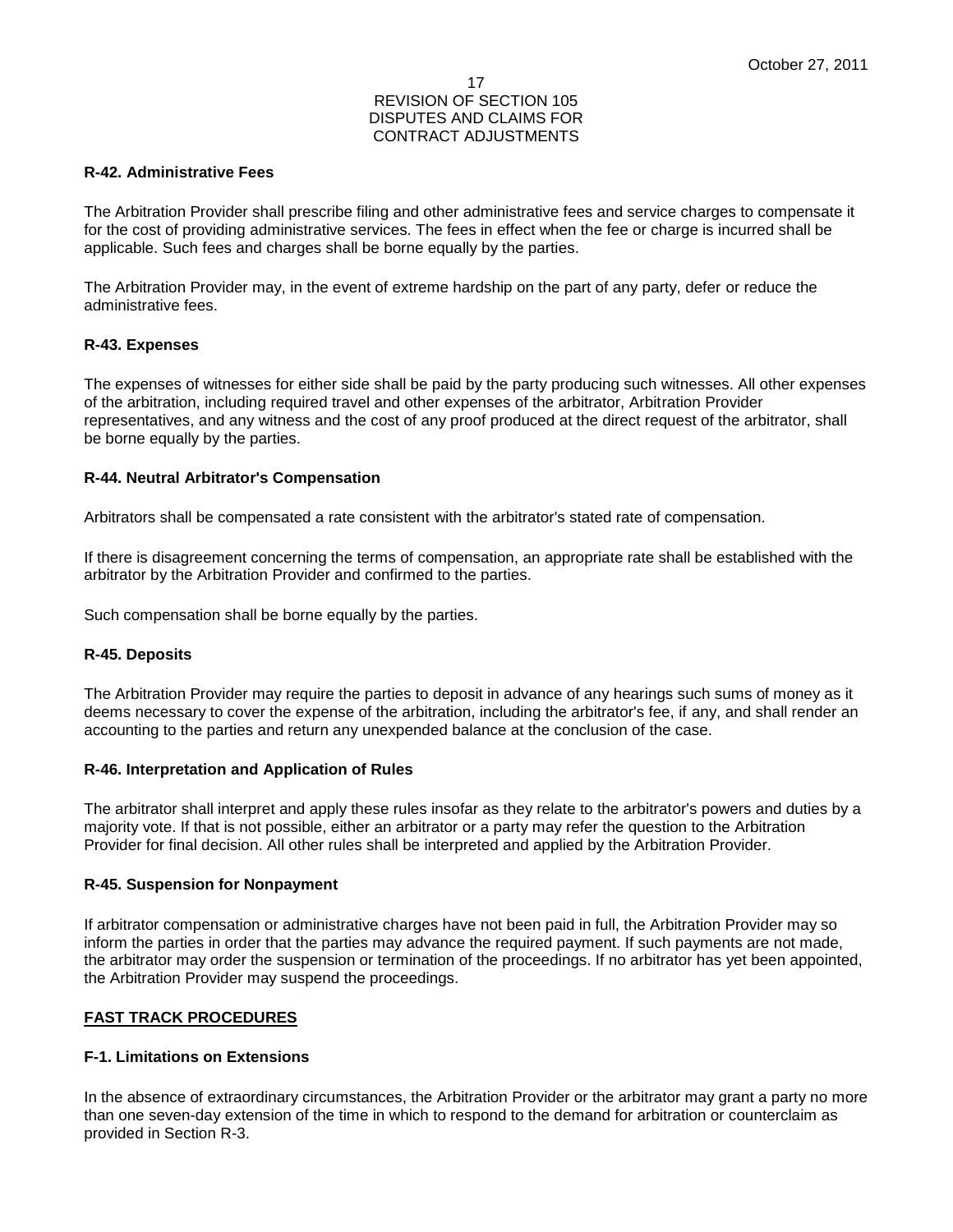# **F-2. Changes of Claim**

The arbitrator will not consider any information that was not previously made a part of the claim record as transmitted by the Chief Engineer, other than clarification and data supporting previously submitted documentation

# **F-3. Serving of Notice**

In addition to notice provided above, the parties shall also accept notice by telephone. Telephonic notices by the Arbitration Provider shall subsequently be confirmed in writing to the parties. Should there be a failure to confirm in writing any such oral notice, the proceeding shall nevertheless be valid if notice has, in fact, been given by telephone.

# **F-4. Appointment and Qualification of Arbitrator**

Immediately after the retention of the Arbitration Provider, the Arbitration Provider will simultaneously submit to each party a listing and biographical information from its panel of arbitrators knowledgeable in construction who are available for service in Fast Track cases. The parties are encouraged to agree to an arbitrator from this list, and to advise the Arbitration Provider of their agreement, or any factual objections to any of the listed arbitrators, within 7 calendar days of the transmission of the list. The Arbitration Provider will appoint the agreed-upon arbitrator, or in the event the parties cannot agree on an arbitrator, will designate the arbitrator from among those names not stricken for factual objections.

The parties will be given notice by the Arbitration Provider of the appointment of the arbitrator, who shall be subject to disqualification for the reasons specified above. Within the time period established by the Arbitration Provider, the parties shall notify the Arbitration Provider of any objection to the arbitrator appointed. Any objection by a party to the arbitrator shall be for cause and shall be confirmed in writing to the Arbitration Provider with a copy to the other party or parties.

#### **F-5. Preliminary Telephone Conference**

Unless otherwise agreed by the parties and the arbitrator, as promptly as practicable after the appointment of the arbitrator, a preliminary telephone conference shall be held among the parties or their attorneys or representatives, and the arbitrator.

#### **F-6. Exchange of Exhibits**

At least 2 business days prior to the hearing, the parties shall exchange copies of all exhibits they intend to submit at the hearing. The arbitrator is authorized to resolve any disputes concerning the exchange of exhibits.

#### **F-7. Discovery**

There shall be no discovery, except as provided in Section F-4 or as ordered by the arbitrator in extraordinary cases when the demands of justice require it.

#### **F-8. Date, Time, and Place of Hearing**

The arbitrator shall set the date and time, and place of the hearing, to be scheduled to take place within 30 calendar days of confirmation of the arbitrator's appointment. The Arbitration Provider will notify the parties in advance of the hearing date. All hearings shall be held within the City and County of Denver.

# **F-9. The Hearing**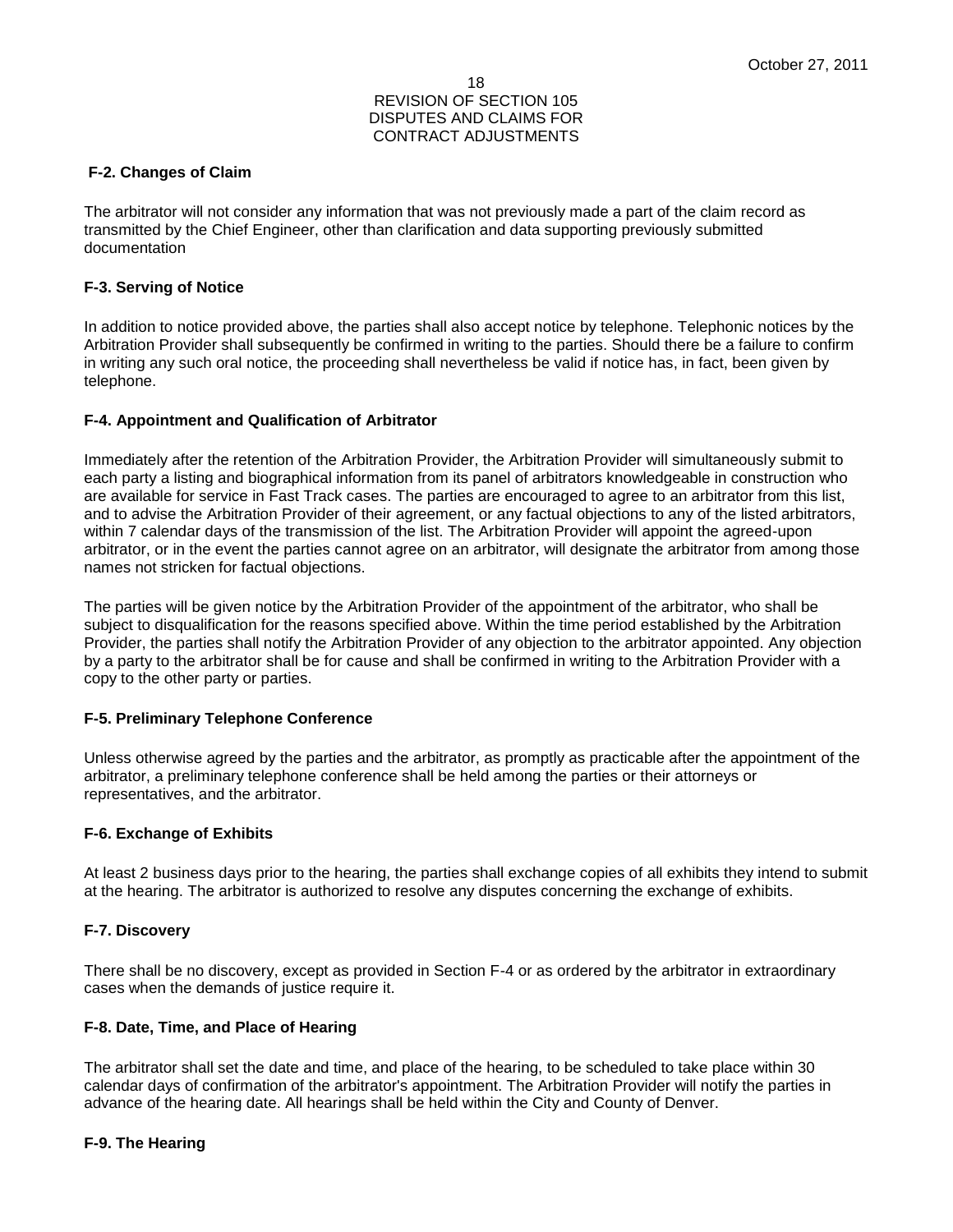- (a) Generally, the hearing shall not exceed 1 day. Each party shall have equal opportunity to submit its proofs and complete its case. The arbitrator shall determine the order of the hearing, and may require further submission of documents within two business days after the hearing. For good cause shown, the arbitrator may schedule 1 additional hearing day within 7 business days after the initial day of hearing.
- (b) Generally, there will be no stenographic record. Any party desiring a stenographic record may arrange for one pursuant to the provisions above.

# **F-10. Time of Award**

Unless otherwise agreed by the parties, the award shall be rendered not later than 14 calendar days from the date of the closing of the hearing or, if oral hearings have been waived, from the date of the Arbitration Provider's transmittal of the final statements and proofs to the arbitrator.

# **F-11. Time Standards**

The arbitration shall be completed by settlement or award within 60 calendar days of confirmation of the arbitrator's appointment, unless all parties and the arbitrator agree otherwise or the arbitrator extends this time in extraordinary cases when the demands of justice require it.

# **F-12. Arbitrator's Compensation**

Arbitrators will receive compensation at a rate to be suggested by the Arbitration Provider regional office.

# **PROCEDURES FOR LARGE, COMPLEX CONSTRUCTION DISPUTES**

#### **L-1. Large, Complex Construction Disputes**

The procedures for large, complex construction disputes shall apply to any claim with a value exceeding \$500,000 or as agreed to by the parties.

#### **L-2. Administrative Conference**

Prior to the dissemination of a list of potential arbitrators, the Arbitration Provider shall, unless the parties agree otherwise, conduct an administrative conference with the parties and/or their attorneys or other representatives by conference call. The conference call will take place within 14 days after the retention of the Arbitration Provider. In the event the parties are unable to agree on a mutually acceptable time for the conference, the Arbitration Provider may contact the parties individually to discuss the issues contemplated herein. Such administrative conference shall be conducted for the following purposes and for such additional purposed as the parties or the Arbitration Provider may deem appropriate:

- (a) To obtain additional information about the nature and magnitude of the dispute and the anticipated length of hearing and scheduling;
- (b) To discuss the views of the parties about the technical and other qualifications of the arbitrators;
- (c) To obtain conflicts statements from the parties; and
- (d) To consider, with the parties, whether mediation or other non-adjudicative methods of dispute resolution might be appropriate.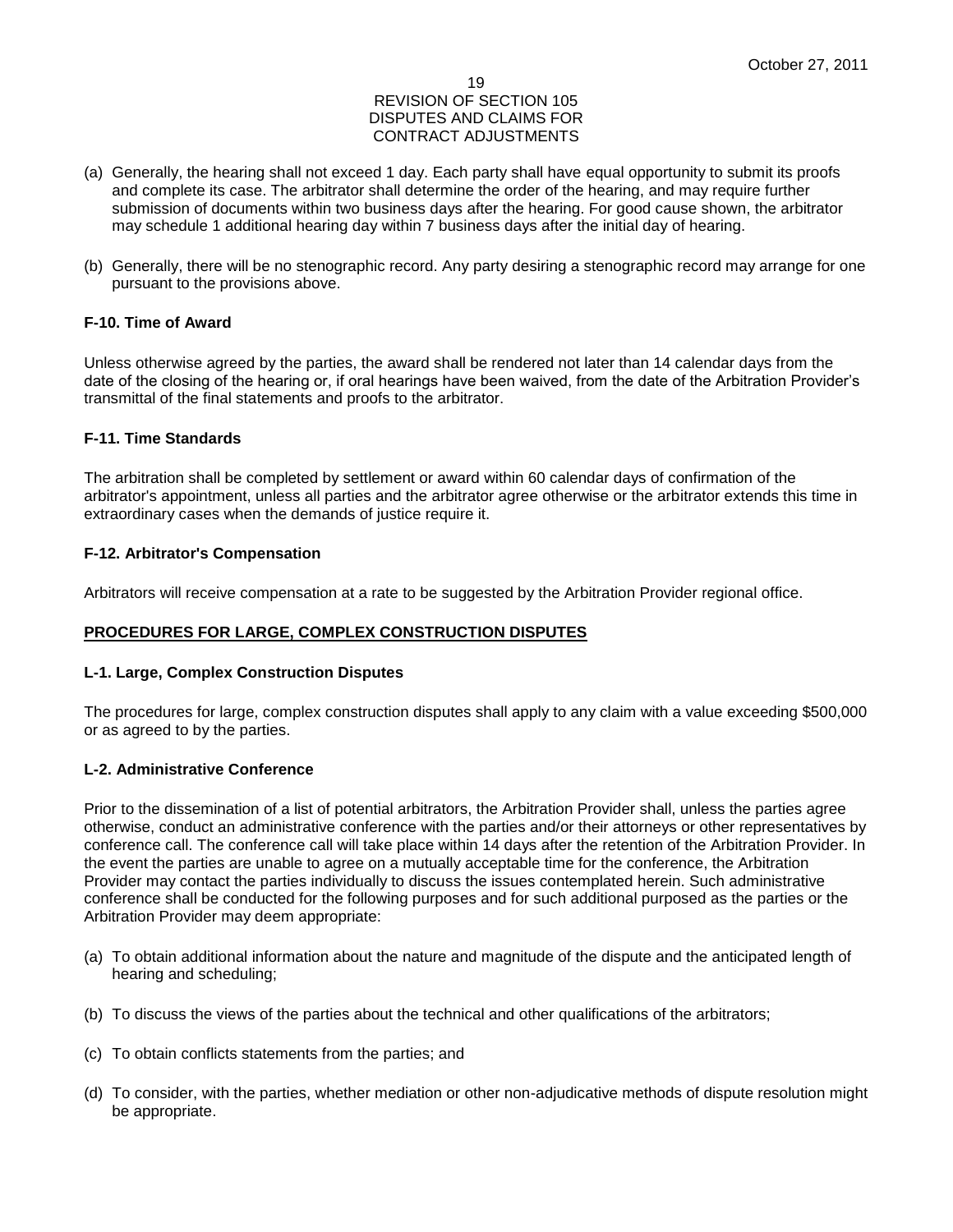#### **L-3. Arbitrators**

- (a) Large, Complex Construction Cases shall be heard and determined by three arbitrators.
- (b) The Arbitration Provider shall appoint arbitrator(s) in the manner provided in the Regular Construction Industry Arbitration Rules.

# **L-4. Preliminary Hearing**

As promptly as practicable after the selection of the arbitrator(s), a preliminary hearing shall be held among the parties and/or their attorneys or other representatives and the arbitrator(s). Unless the parties agree otherwise, the preliminary hearing will be conducted by telephone conference call rather than in person.

At the preliminary hearing the matters to be considered shall include, without limitation:

- (a) Service of a detailed statement of claims, damages and defenses, a statement of the issues asserted by each party and positions with respect thereto, and any legal authorities the parties may wish to bring to the attention of the arbitrator(s);
- (b) Stipulations to uncontested facts;
- (c) The extent to which discovery shall be conducted;
- (d) Exchange and premarking of those documents which each party believes may be offered at the hearing;
- (e) The identification and availability of witnesses, including experts, and such matters with respect to witnesses including their biographies and expected testimony as may be appropriate;
- (f) Whether, and the extent to which, any sworn statements and/or depositions may be introduced;
- (g) The extent to which hearings will proceed on consecutive days;
- (h) Whether a stenographic or other official record of the proceedings shall be maintained;
- (i) The possibility of utilizing mediation or other non-adjudicative methods of dispute resolution; and
- (j) The procedure for the issuance of subpoenas.

By agreement of the parties and/or order of the arbitrator(s), the pre-hearing activities and the hearing procedures that will govern the arbitration will be memorialized in a Scheduling and Procedure Order.

#### **L-5. Management of Proceedings**

- (a) Arbitrator(s) shall take such steps as they may deem necessary or desirable to avoid delay and to achieve a just, speedy and cost-effective resolution of Large, Complex Construction Cases.
- (b) Parties shall cooperate in the exchange of documents, exhibits and information within such party's control if the arbitrator(s) consider such production to be consistent with the goal of achieving a just, speedy and cost effective resolution of a Large, Complex Construction Case.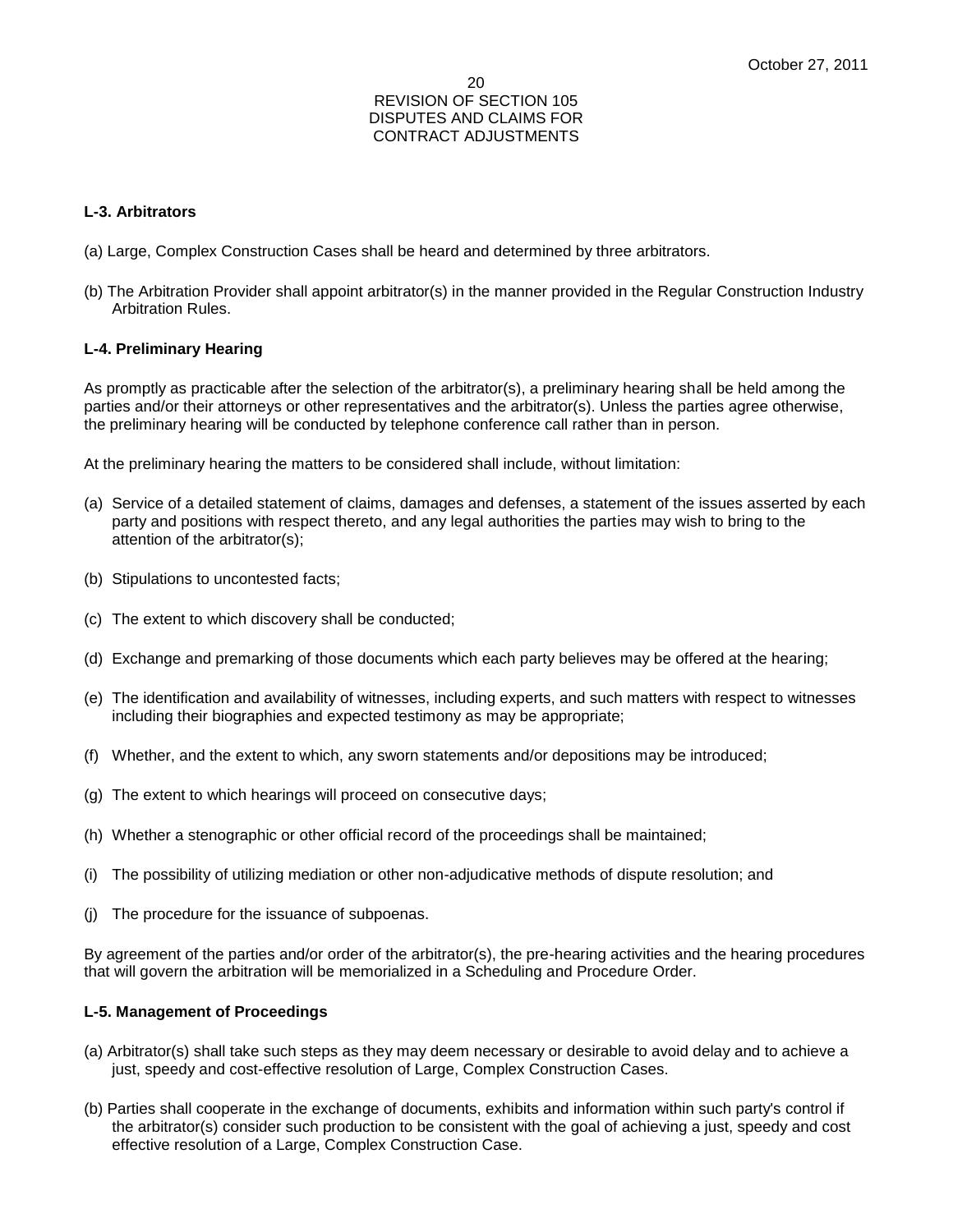- (c) The parties may conduct such discovery as may be agreed to by all the parties provided, however, that the arbitrator(s) may place such limitations on the conduct of such discovery as the arbitrator(s) shall deem appropriate. If the parties cannot agree on production of document and other information, the arbitrator(s), consistent with the expedited nature of arbitration, may establish the extent of the discovery.
- (d) At the discretion of the arbitrator(s), upon good cause shown and consistent with the expedited nature of arbitration, the arbitrator(s) may order depositions of, or the propounding of interrogatories to such persons who may possess information determined by the arbitrator(s) to be necessary to a determination of the matter.
- (e) The parties shall exchange copies of all exhibits they intend to submit at the hearing 10 business days prior to the hearing unless the arbitrator(s) determine otherwise.
- (f) The exchange of information pursuant to this rule, as agreed by the parties and/or directed by the arbitrator(s), shall be included within the Scheduling and Procedure Order.
- (g) The arbitrator is authorized to resolve any disputes concerning the exchange of information.
- (h) Generally hearings will be scheduled on consecutive days or in blocks of consecutive days in order to maximize efficiency and minimize costs.

Subsection 105.24 shall include the following:

The following flow chart provides a summary of the disputes and claims process described in subsections 105.22, 105.23, and 105.24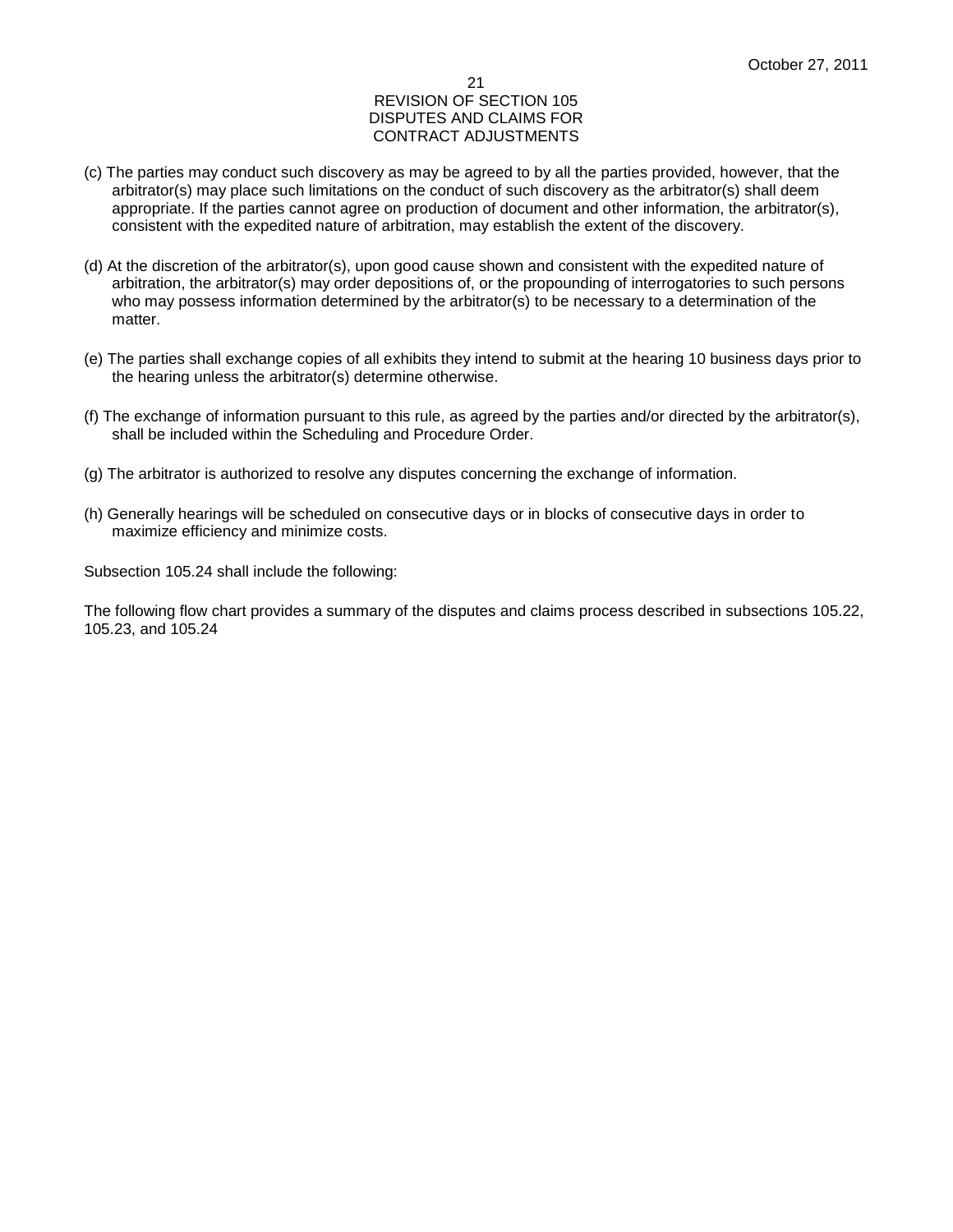#### **Figure 105-1 DISPUTES AND CLAIMS FLOW CHART**